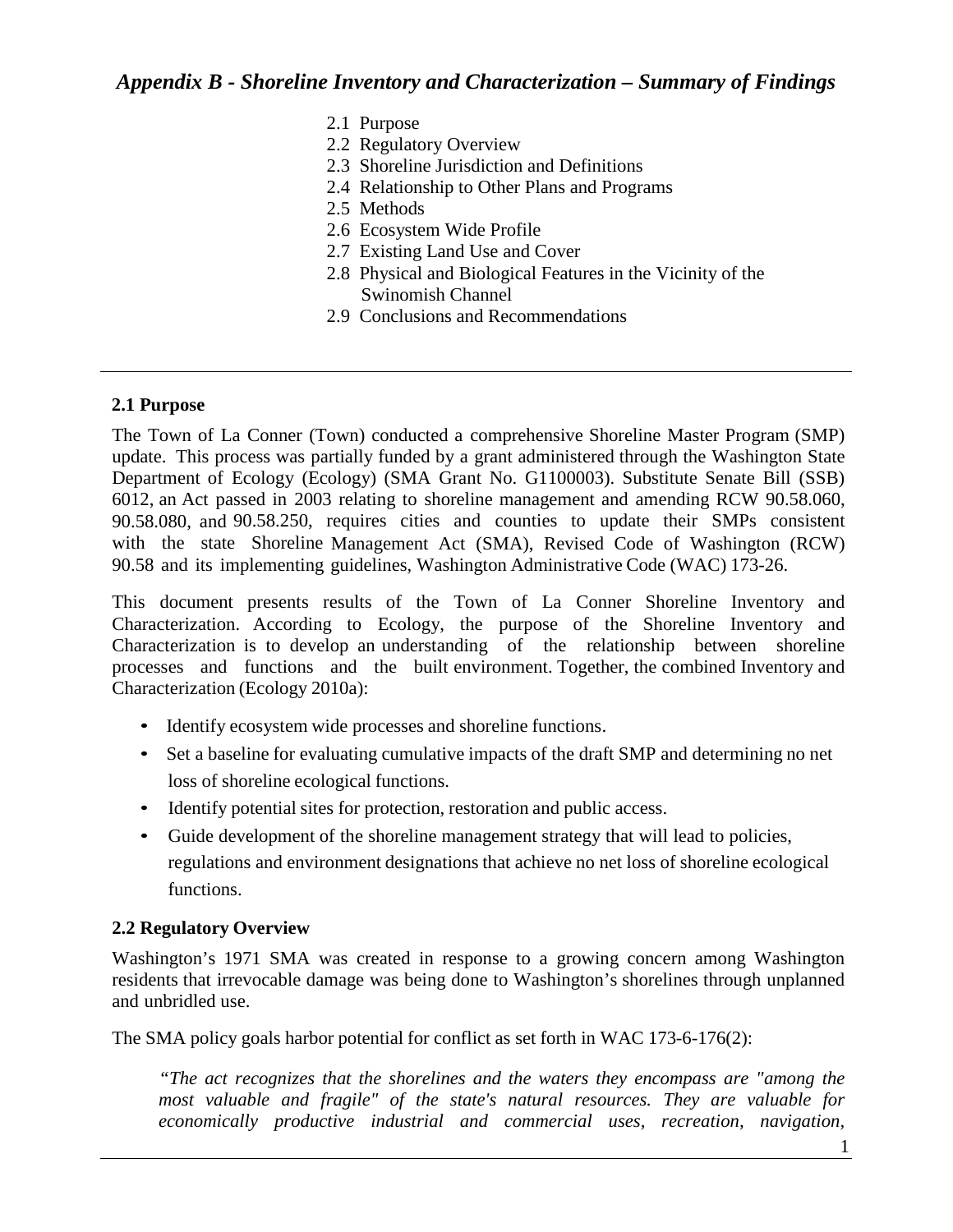*residential amenity, scientific research and education. They are fragile because they depend upon balanced physical, biological, and chemical systems that may be adversely altered by natural forces (earthquakes, volcanic eruptions, landslides, storms, droughts, floods) and human conduct (industrial, commercial, residential, recreation, navigational)."*

The SMA is intended to provide a balance between shoreline development and conservation or enhancement of shoreline ecological functions and values by encouraging water-dependent, water- related, and water-enjoyment uses within shoreline jurisdiction.

The legislative findings and policy goals of the SMA are as follows (RCW 90.58.020):

*"The legislature finds that the shorelines of the state are among the most valuable and fragile of its natural resources and that there is great concern throughout the state relating to their utilization, protection, restoration and preservation."*

*"It is the policy of the state to provide for the management of the shorelines by planning for and fostering all reasonable and appropriate uses."*

*"Uses shall be preferred which are. . .unique to or dependent upon use of the state's shoreline."*

*"Alterations of the natural condition of the shorelines of the state, in those limited instances when authorized, shall be given priority for single*‐*family residences and their appurtenant structures, ports, shoreline recreational uses including but not limited to parks, marinas, piers, and other improvements facilitating public access to shorelines of the state, industrial and commercial developments which are particularly dependent on their location on or use of the shorelines of the state and other development that will provide an opportunity for substantial numbers of the people to enjoy the shorelines of the state."*

RCW 90.58.090 authorizes and directs the Department of Ecology (Ecology) to adopt:

"…*guidelines consistent with RCW 90.58.020, containing the elements specified in RCW 90.58.100" for development of local master programs for regulation of the uses of "shorelines" and "shorelines of statewide significance.*"

RCW 90.58.200 authorizes the department and local governments "*to adopt such rules as are necessary and appropriate to carry out the provisions of*" the Shoreline Management Act.

Local governments are assigned the primary responsibility for administering a regulatory program consistent with the policies and provisions of the SMA through local shoreline master programs (SMPs). The SMP guidelines (WAC 173-26), established by the Department of Ecology (Ecology), offer goals and policies (see above) to guide local jurisdictions in developing use regulations and development standards within the shoreline. Local governments are allowed substantial discretion to adopt SMPs that reflect local circumstances, and regulatory/nonregulatory programs.

The SMA thus provides the policy goals and a set of guidelines (WAC 173-26) to assist local jurisdictions in developing, adopting and amending local Shoreline Master Programs (SMPs), to provide a: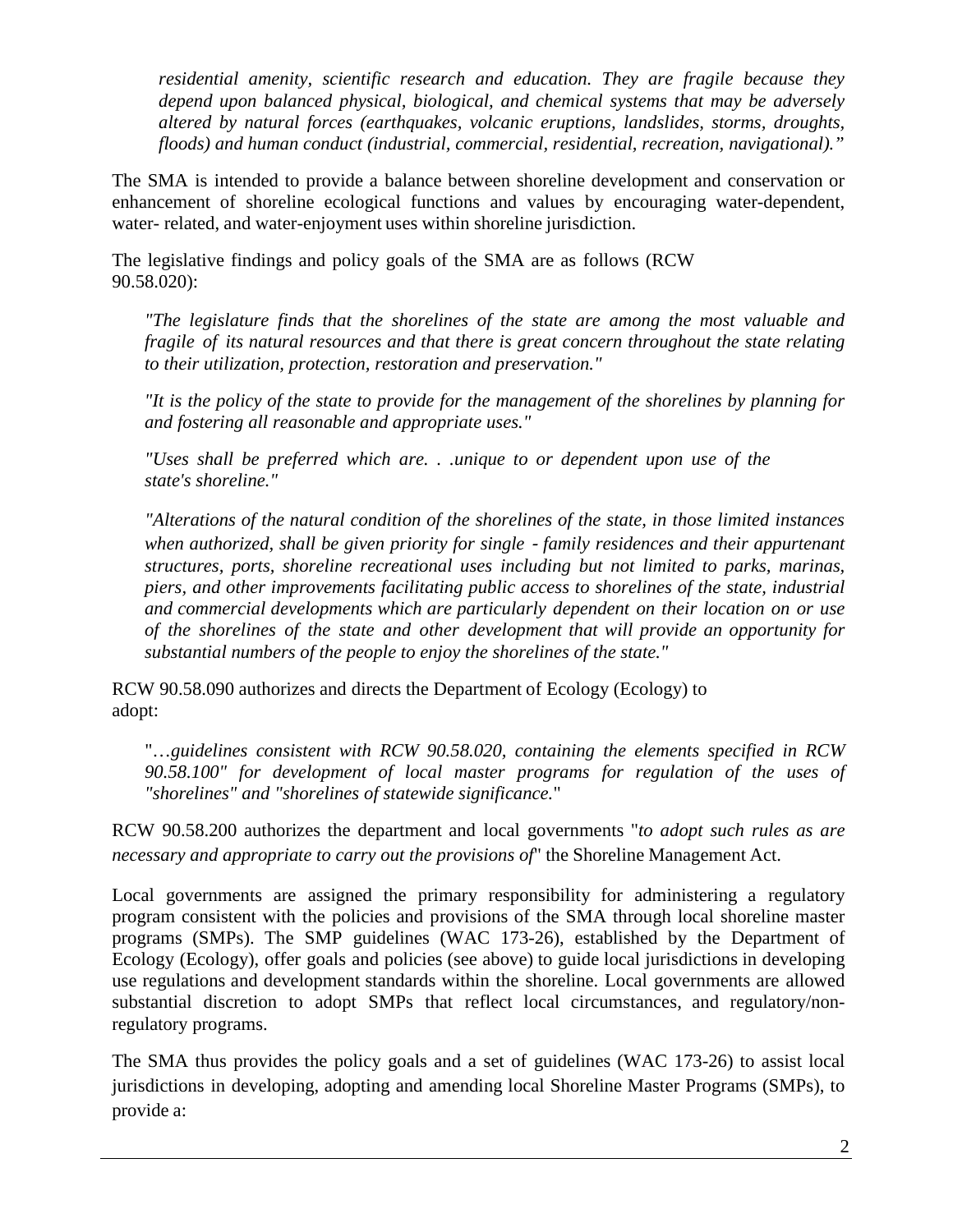"…*planned, rational, and concerted effort, jointly performed by federal, state, and local governments, to prevent the inherent harm in an uncoordinated and piecemeal development of the state's shorelines*" (RCW 90.58.020).

### **2.3 Shoreline Jurisdiction and Definitions**

The Town of La Conner shoreline jurisdiction extends from the center line of the Swinomish Channel to a line that is 200 feet landward from the Ordinary High Water Mark (OHWM) of the Swinomish Channel (Town of La Conner 2003a). The Town has seven shoreline environmental designations including Commercial, Industrial, Historic Commercial, Aquatic, Residential and Public Use (Figure 3 – Town of La Conner Shorelines Map). "Residential" is not a current established environmental designation, however it has been recognized as a pre-existing use and will be established as an environmental designation during the update of the Shoreline Master Program.

The Department of Natural Resources (DNR) and the Town of La Conner are in discussion about the location of the official Town limits along the shoreline of the Swinomish Channel, relative to the OHWM and harbor lines. Future maps of the Town will reflect any changes in the Town limits that occur as a result of these discussions.

### **2.4 Relationship to Other Plans and Programs**

WAC 173-26-010 and RCW 90.58.080 direct local governments to develop and administer local shoreline master programs (SMPs) for regulation of uses on shorelines of the state. WAC 173- 26-010 directs local governments to develop SMPs that are integrated with other local government systems for administration and enforcement of land use regulations.

### **2.4.1 Town Plans and Programs**

Regulation of development near the Swinomish Channel and management of shoreline resources is conducted under various regulatory plans and programs that have been adopted by the Town Council and administered by the Planning Department. Some of these plans have been developed pursuant to the Washington State Growth Management Act (GMA) and Shoreline Management Act (SMA), while others have been independently established by the Town to meet the unique vision of La Conner. Town planning documents that affect activities and development within the shoreline zone include, but may not be limited to: current Shoreline Master Program, Comprehensive Plan, Parks and Recreation Plan, Parking Plan, Capital Facilities Plan, Climate Change Action Plan, Floodplain Management Program, Critical Areas Ordinance , and various other Chapters within the LCMC that establish development standards and zoning.

The Comprehensive Plan is the unifying document that outlines how the Town will direct development and retain certain desirable qualities. The Comprehensive Plan provides guidance regarding general land use and development patterns with regard to the following primary elements: economic, land use, housing, transportation, utilities, capital facilities and essential facilities. The scope of jurisdiction subject to guidance contained in the Comprehensive Plan includes the entire town, both within and beyond the extent of shoreline jurisdiction.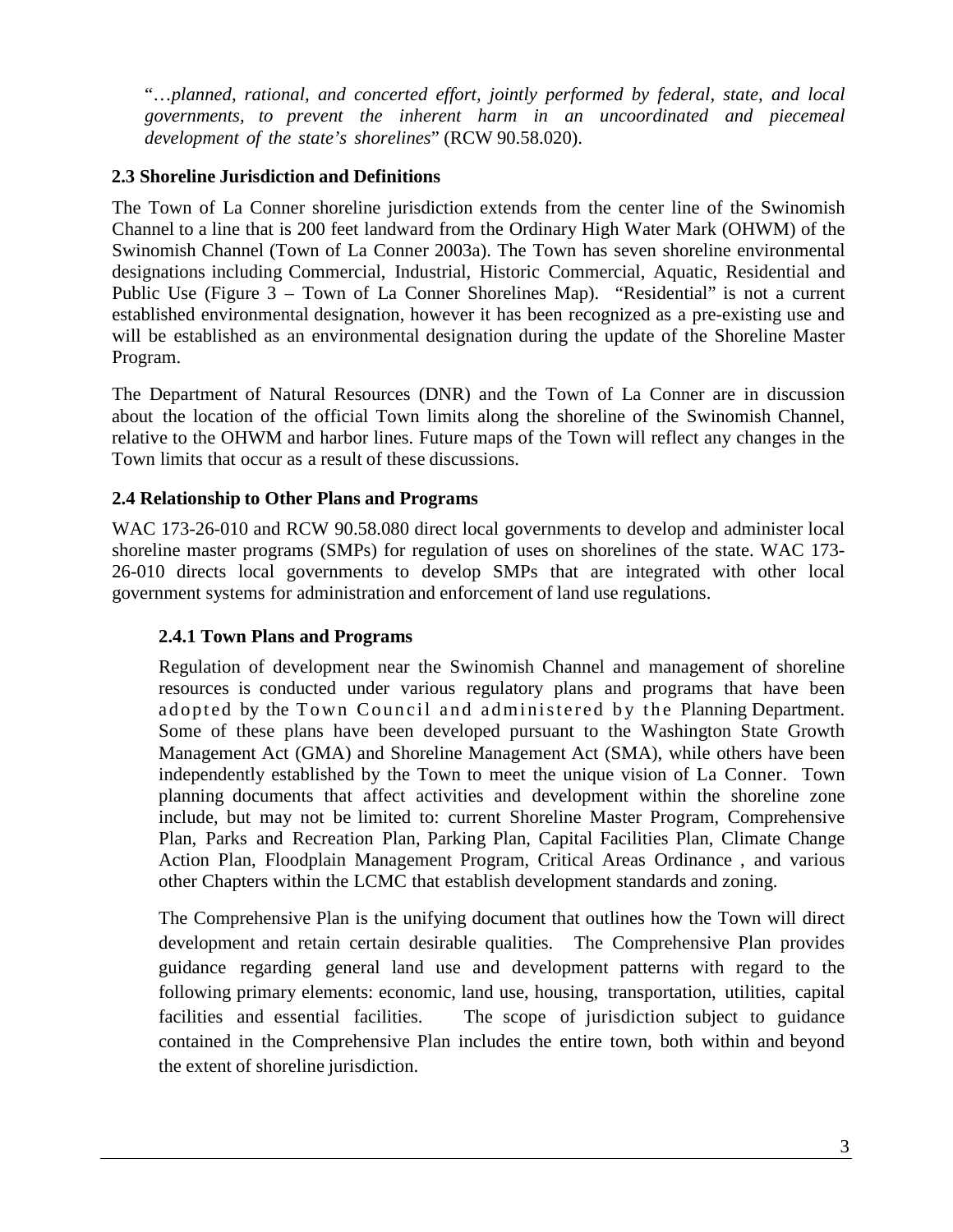Other planning documents developed by the Town, including the Shoreline Master Program, should be developed to be consistent with the Comprehensive Plan to achieve a consistent use policy. The update to the Shoreline Master Program therefore should also strive to be consistent with the other planning documents listed above. A complete reference list of Town Plans & Programs is provided in the Shoreline Inventory prepared during this update process and summarized below in Section 2.5.1.

### **2.4.2 Regional, State and Federal Programs**

Shoreline planning must also take into consideration other regional, state and federal programs and/or laws that may influence development of shorelines within the local jurisdiction. As discussed in the preceding section, several local plans and programs have been mandated at the state level under the authority of the state GMA and SMA. In addition to these programs, several other state, regional and federal programs and regulations are also relevant to the shoreline planning process. These include but are not necessarily limited to: Washington's Hydraulic Code (see RCW 77.55 and WAC 220- 110), SEPA rules (see RCW 43.21C and WAC 197-11), and Aquatic Land Management (see RCW 79.105 and WAC 332-30) at the state level; National Flood Insurance Program, Clean Water Act, Endangered Species Act and Magnuson-Stevens Fisheries Management Act at the federal level; and various plans and programs developed at the regional or county level, a comprehensive list of which is included in the Shoreline Inventory document previously prepared as part of the update process and summarized below in Section 2.2.

# **2.5 Methods**

### **2.5.1 Shoreline Inventory**

On August 31, 2011, the Town of La Conner submitted to Ecology a Shoreline Inventory. Features identified in the Shoreline Inventory included:

- Shorelines of the State,
- General location of channel/floodplain features,
- Critical Areas,
- Shoreline and adjacent land use patterns/density and transportation and utility facilities,
- Degraded areas and sites with potential for ecological restoration,
- Areas of special interest,
- Existing and potential shoreline public access sites,
- Historical aerial photographs documenting past conditions to assist in preparing an analysis of cumulative impacts of development,
- Archaeological and historic resources in shoreline jurisdiction, and
- Policies and regulations in shoreland and adjacent areas that affect shorelines. Issues identified in the Shoreline Inventory that will be characterized in this report include:
	- $\triangleright$  Climate Change
	- $\triangleright$  Flooding
	- $\triangleright$  Eroding shorelines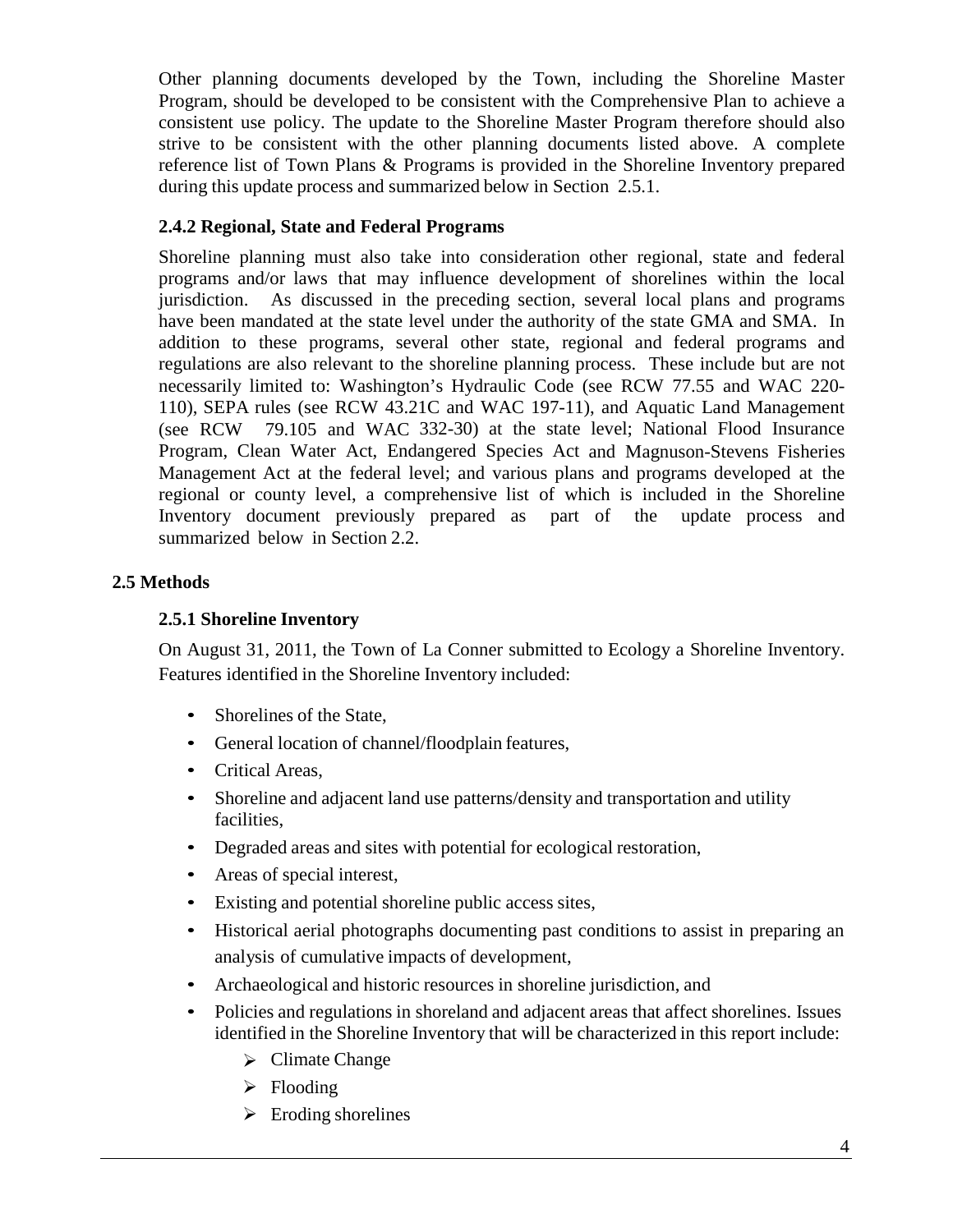$\triangleright$  Sedimentation within Swinomish Channel

Appendix B contains the Shoreline Inventory including the list of references.

### **2.5.2 Characterizing Ecosystem Wide Processes and Shoreline Functions**

Ecosystem wide characterization of processes and functions within the Town's shoreline environment includes a coarse scale analysis of the broader area that influences the shoreline jurisdiction. Shoreline functions within the limits of jurisdiction of the Town do not exist in isolation and are dependent on, and result from, ecosystem wide processes that operate on scales not necessarily limited to the Town boundary. According to Ecology:

*Ecosystem wide processes refer to dynamic physical and chemical interactions that form and maintain natural landscapes, including the movement of water, sediment, nutrients, pathogens, toxins and wood as they enter into, pass through, and eventually leave, the watershed.*

These processes occur over larger landscapes that include both the shoreline and watershed features draining to the shoreline and are influenced by precipitation, geology, topography, soils, land cover and land use.

The first step needed to characterize ecosystem-wide processes and shoreline functions is to identify the contributing watersheds that may influence and interact with the shoreline environment within the Town (Section 3.0). Ecology WRIA maps and USGS topography maps were used for this purpose in addition to a shallow groundwater study of the Skagit River Delta (Ecology 2009 and 2002, Savoca et al 2009).

The second step is to identify and analyze the ecosystem-wide processes within contributing watersheds that may influence shoreline functions within the Town's jurisdiction. Guidance from Ecology identifies methods by which the influence of each ecosystem process on ecological functional groups is identified and described based on specific structures (natural resources) and biological/ecological functions.

The goal is to identify those ecosystem-wide processes that may influence shoreline functions at the site scale that will be considered at a detailed level in the reach assessment (see Section 2.4). This information is used to establish an environmental baseline at both the watershed and reach scales during the shoreline planning process and to help identify appropriate uses, modifications and/or restoration that should be recommended.

Inventory data sources used to identify ecosystem wide processes, shoreline structures, and functions are provided in Section 10 – References and in Appendix B (Shoreline Inventory). Results of the ecosystem-wide analysis are presented in Section 3 of Appendix B.

# **2.5.3 Inventory and Characterization Approach for Shoreline Reaches**

To facilitate shoreline planning at the scale needed to make specific recommendations within the Town's jurisdiction, the shoreline environment has been divided into three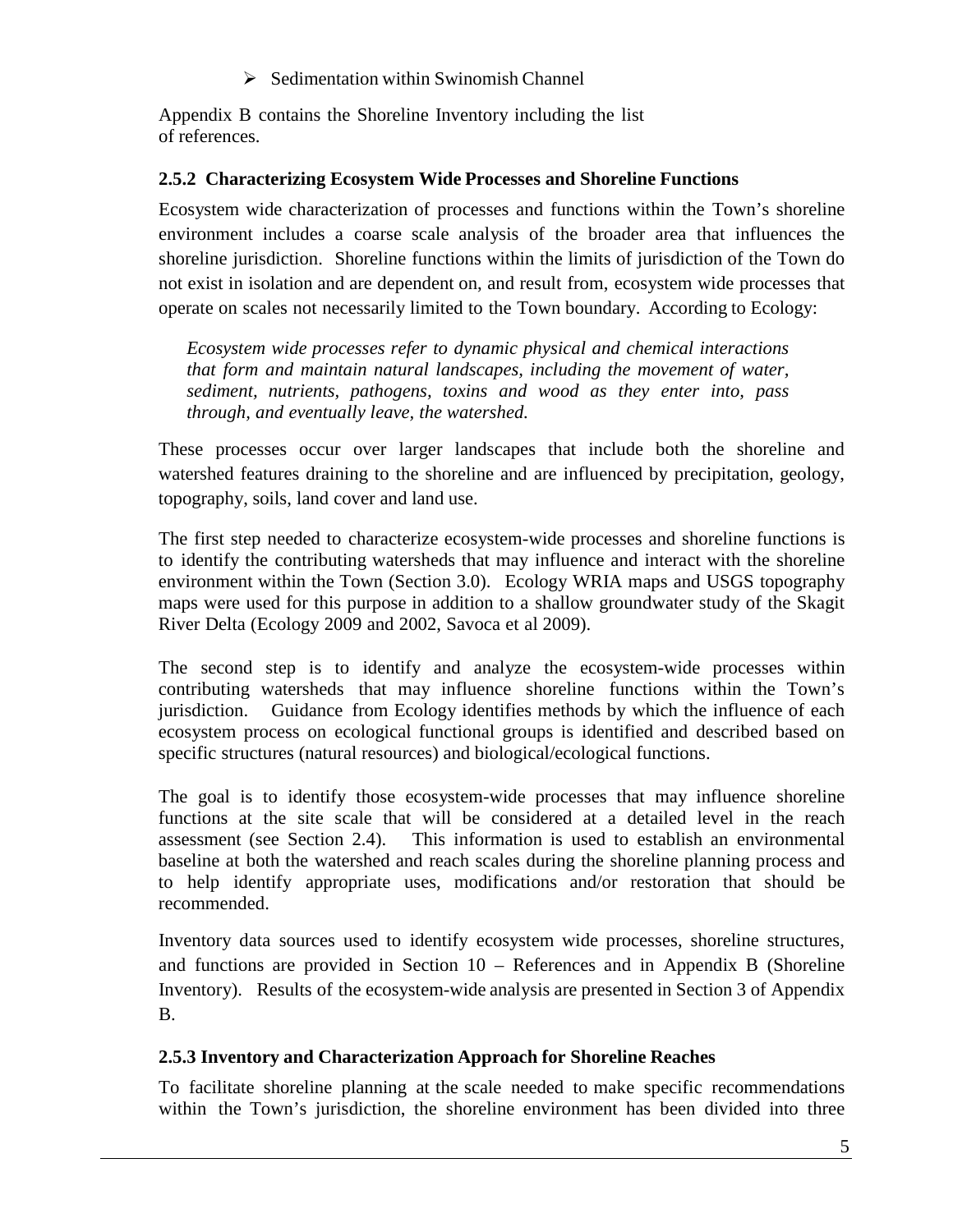"reaches". Reaches are specific segments of the shoreline that will be the basis for in depth discussion of shoreline functions. Reaches in the Town were identified using guidance from Ecology with consideration for the physical and biological changes, relative intensity and type of development along the shoreline, and adjacent land use. These patterns were identified using available resources including shoreline oblique photos obtained from Ecology (Ecology 1994; Figure 2), a reconnaissance level site visit, planning documents prepared by the Town's Planning Department and others, and discussion with local planners and experts.

Baseline conditions within each reach were assessed using methods developed by Ecology. Natural resources and ecological/biological functions within each reach were evaluated in the context of the ecosystem wide processes that have been identified for the Town's location (see Section 3.4). The functional integrity and/or relative levels of impairment of the shoreline environment were then described on a reach by reach basis and specific management recommendations were made as warranted.

Inventory and characterization of each of the three reaches identified using these methods are presented in Section 5.

### **2.6 Ecosystem Wide Profile**

The purpose of this section is to present the results of an ecosystem wide characterization of processes and functions that affect the Town's shoreline environment at a coarse scale. To understand the processes that influence and interact with shoreline functions at the reach scale, it is important to first examine the Town's location relative to other geographical and physical features at a broader watershed scale. The information presented includes areas that extend beyond the jurisdiction of the Town's shoreline environment within the Swinomish Channel to include baseline environmental data for the Lower Skagit/Samish (WRIA 3) and Puget Sound (HUC 17110019) watersheds. Specifically, the geographic scope of this section includes the following areas: the Swinomish Channel in its entirety; the Skagit and Samish Rivers, as well as associated deltas, floodplains and tributaries; Padilla and Skagit Bays; and portions of Puget Sound within Skagit County.

#### *Watershed Overview (WRIA 3 – Lower Skagit/Samish)*

The Town of La Conner lies within the Lower Skagit/Samish Watershed (WRIA 3) in northwestern Washington. WRIA 3 contains the entirety of the Samish River basin, including Friday Creek which is the outlet to Lake Samish, and the lower reaches of the Skagit River, which includes approximately eleven major tributaries and the north and south forks of the Skagit River which together with Skagit Bay bound Fir Island. La Conner lies between the Samish River and the North Fork of the Skagit River along the eastern banks of the Swinomish Channel, an 11 mile man made channel connecting Padilla and Skagit Bays (Figure 1 – Vicinity Map).

#### **2.6.1 Padilla Bay**

Padilla Bay is an estuary (eight miles long and three miles wide) at the northern edge of the Skagit River delta. Since 1980, Padilla Bay has been part of the National Estuarine Research Reserve System, a program that protects more than 1.3 million acres of nearshore coastal and estuarine areas across 22 states and Puerto Rico for purposes of long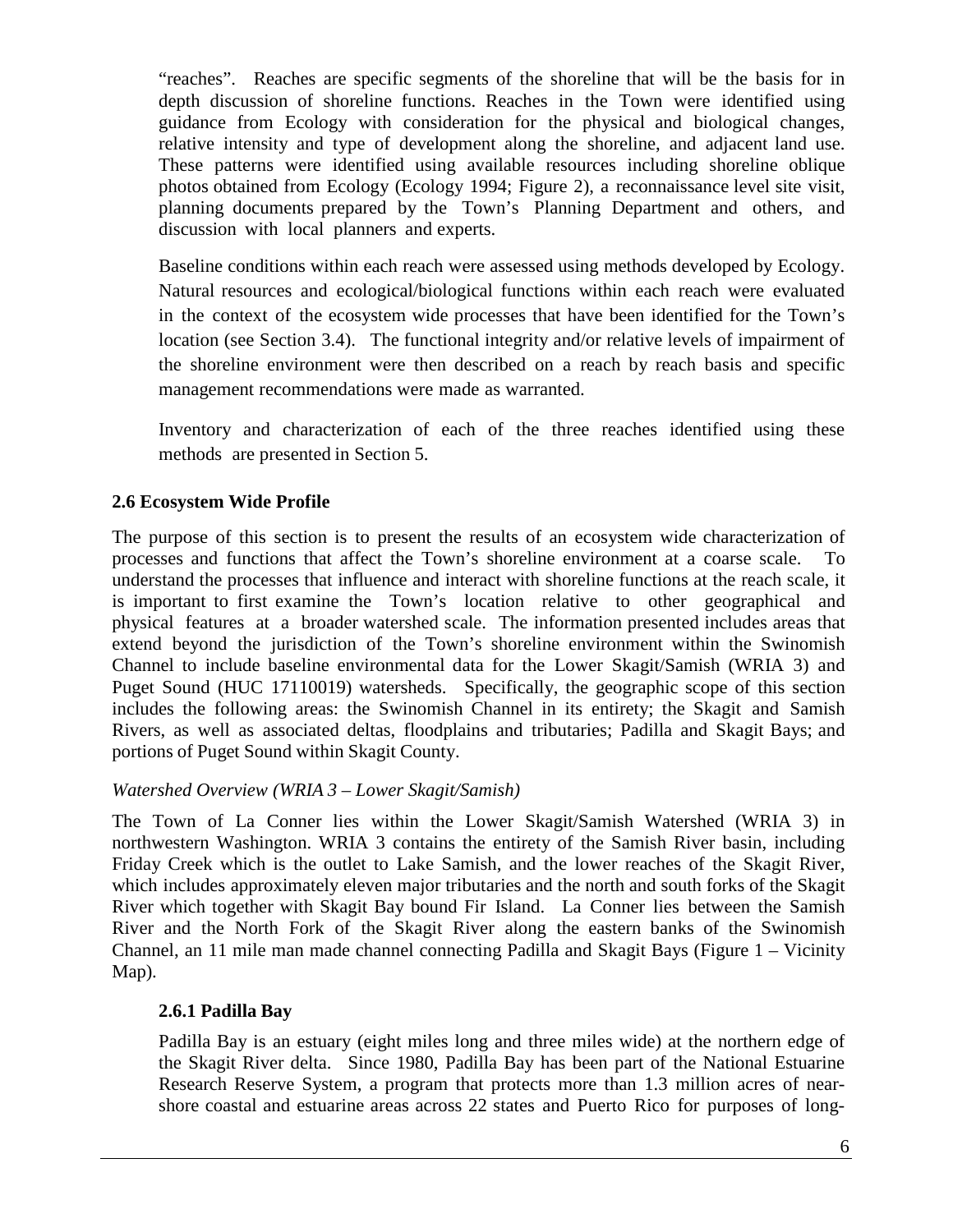term research, environmental monitoring, education and stewardship (Ecology 2011a, NOAA 2000).

Padilla Bay was originally formed by sediments from the Skagit River. In the last 5,000 years, only floodwaters from Skagit River have flowed to Padilla Bay and since the late 1800s, the construction of dikes has artificially reduced input from the Skagit River. A number of sloughs deliver freshwater to the bay (e.g., Joe Leary Slough and Indian Slough), and some of these sloughs are experiencing water quality problems such as low dissolved oxygen, high levels of fecal coliform, high temperatures, and low and high pH excursions (Ecology 2008 and 2010b, Smith et al. 2009).

Currently, Padilla Bay is a shallow bay with exposed mudflats on out-going tides. Intertidal flats cover approximately 75 percent of the surface area of the bay with the other 25 percent consisting of a system of dendritic channels that distribute and drain the semi diurnal tides (Bulthuis 2003). Hat Island, on the western edge of Padilla Bay, straddles the contrasting topography with eelgrass covered intertidal flats on one side and deep waters on the other side.

### **Existing Land Use and Cover**

Agriculture surrounds the bay to the south, east and west with a few small areas of forested areas that are bisected by single family residences, roads and agricultural uses. Habitat conditions within and adjacent to Padilla Bay mostly include non forested habitat with less than 5 percent forested area surrounding the bay (Smith et al. 2009). A coarse estimation of shoreline modifications indicated that approximately 95 percent of Padilla Bay has extensive modifications that are comprised mostly of dikes and riprap (DNR 1998a).

#### **Water Quality**

The shallow nature of Padilla Bay results in naturally warm temperatures in the summer. Warm water temperatures, as high as 23 degrees Celsius, have been documented in Padilla Bay (Bulthuis 1993). Low dissolved oxygen levels have also been recorded with 4 percent of the samples below 6mg/L in August and 6 percent below the standard in September of 1985 to 1986 (Bulthuis 1993). Because the warm water temperatures appear to be natural and low dissolved oxygen levels are few, water quality in Padilla Bay is tentatively rated "good" in the salmonid limiting factors report for the watershed (Smith et al. 2009).

Several sloughs input freshwater to Padilla Bay: Joe Leary, No Name, Big Indian, Little Indian, and Telegraph Sloughs. These sloughs have been severely impacted both in terms of access conditions (loss of habitat) and quality of habitat. Most lack shrub or tree cover and most have been ditched. These water quality problems contribute to increased turbidity, nutrients and fecal coliform levels in Padilla Bay (NOAA 2000). The sources of the water quality problems in the Padilla Bay sloughs appear to be from a combination of agricultural, urban, and industrial sources. Based on a review of aerial photographs, nearly all the riparian and marine riparian areas within the Padilla Bay area have been converted to a non-forest land use, which is unable to provide functions such as shade, bank stabilization and organic inputs.

#### **Non-Native Invaders**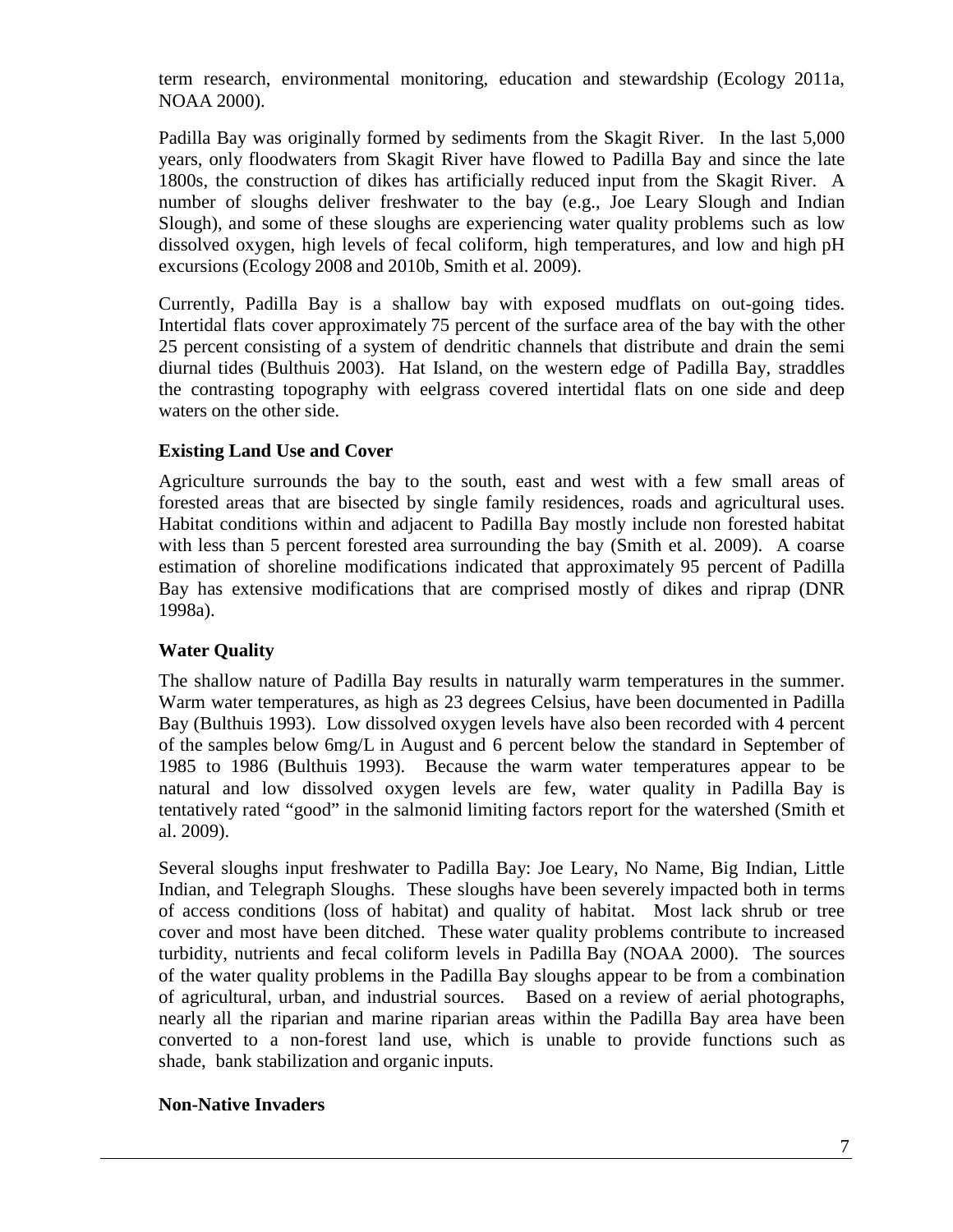Control, monitoring and research on non-native species has been part of the protection plan for Padilla Bay for long term research and education (Padilla Bay NERR 2008). One of the controversial non-native species has been smooth cordgrass (*Spartina alterniflora*) that was introduced to Padilla Bay in the 1940s as an intentional planting by the Dike Island Gun Club (Riggs 1992). Padilla Bay began a control program that has eliminated most of the smooth cordgrass from the bay. However, seedlings appear each year from infestations in surrounding bays and require annual monitoring and control.

Another non-native plant, Japanese eelgrass (*Zostera japonica*), has become well established in the bay and has received a certain level of protection from Washington State agencies (Bulthuis 2003). Padilla Bay is the location of one of the early introductions of Japanese eelgrass and recent mapping projects indicate that it is spreading into areas that had been covered by the native species of eelgrass (Padilla Bay NERR 2008). Little research has been done regarding the interaction of the two species.

A non-native species that has been moving north up the west coast is the European Green Crab, (*Carcinus maenus*) (Yamada and Randall 2006, Bulthuis 2003). Padilla Bay has joined several other National Estuarine Research Reserves, including South Slough in Oregon and Elkhorn Slough in California in a pilot invasive crab monitoring project (Bulthuis 2003). Replicate trays with appropriate habitat for crabs are set out and collected every three months, and sizes and numbers of native and non-native crabs determined. The project is still in progress, but the European Green Crab has not reached Padilla Bay yet although it has been found in Oregon and California (Yamada and Randall 2006, Bulthuis 2003).

### **2.6.2 The Skagit River & Skagit Bay**

The Skagit River is the largest Puget Sound river system and enters Puget Sound near Whidbey and Camano Islands. The Skagit River produces the most salmonid and salmonid stocks in Puget Sound including all five species of Pacific salmon (e.g., Chinook (*Oncorhynchus tshawytscha*), chum (*O. keta*), coho (*O. kisutch*), pink (*O. gorbuscha*), and sockeye (*O. nerka*) salmon) as well as other salmonids and char such as cutthroat (*O. clarkii*), steelhead (*O. mykiss*), and bull trout (PWA and Skagit Systems Cooperative 2004). The Skagit River discharges approximately 39% of total sediment and 20% of freshwater input into Puget Sound (Downing 1983).

Skagit Bay is located at the southern edge of the Skagit River delta and is a ten mile long by four mile wide shallow estuary, with most depths ranging 0 to 5 feet below Mean Sea Level (MSL). The main stem of the Skagit River splits at Fir Island (river mile 9.5) into the North and South Forks of the Skagit River before entering Skagit Bay. The construction of dikes around the perimeter of Fir Island has altered wildlife habitat and disconnected pathways of freshwater and sediment delivery to Skagit Bay mudflats and intertidal areas.

#### **Existing Land Use and Cover**

Agriculture is the dominant land use surrounding Skagit Bay along with some single unit residential areas on Whidbey and Camano Islands to the west and a Washington Department of Fish and Wildlife (WDFW) wildlife refuge at the mouth of the South Fork of the Skagit (Ecology 2002). Commercial and recreational shellfish harvests are also conducted in Skagit Bay. Agricultural areas are primarily drained by slough and ditches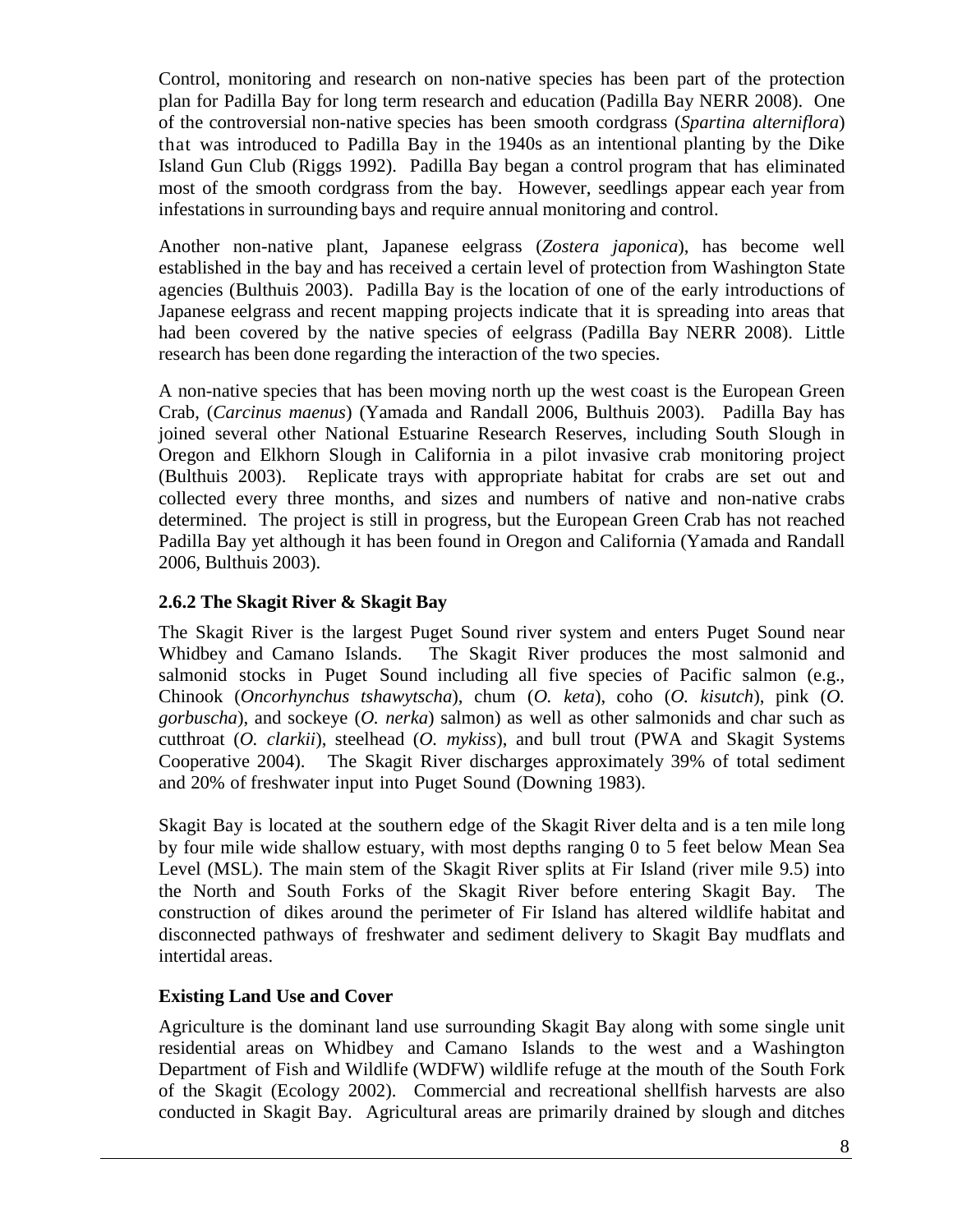with tide gates and pump stations to prevent flooding from high tides and high surface water flow. Based on a review of aerial photographs, the majority of marine riparian areas adjacent to Skagit Bay have been converted to non-forested cover, with associated decreases in functions such as shade, bank stabilization and organic inputs.

### **Water Quality**

Water quality within the lower Skagit River and Skagit Bay has been degraded by development, agriculture and wastewater impacts. Elevated levels of nutrients and chronic levels of lead and copper have been documented in the lower main stem Skagit River. Most of the lower Skagit tributaries have very warm water temperatures in the summer months in addition to elevated nutrients, low dissolved oxygen levels, and increased turbidity. Skagit Bay and several freshwater tributaries exceed Washington State's surface water quality criteria for dissolved oxygen and fecal coliform and are listed on the 2008 303 (d) impaired water body list (Ecology 2008).

### **Non-Native Invaders**

Smooth cordgrass (*Spartina alterniflora*) was introduced to north Puget Sound in the 1940s and again in the 1960s to control eroding shorelines and to serve as cattle forage (Riggs 1992; Dept. Agriculture 2000). Removal efforts have occurred throughout Skagit Bay with particular focus on a large colony at the southern end of Skagit Bay (Dept. of Agriculture 2000). However continued monitoring and effort is needed to control the spread of smooth cordgrass (Smith et al. 2009).

### **2.6.3 The Swinomish Channel**

The Swinomish Channel is a navigable man-made cut through what was once a complex of mud flats, salt marshes and shallow tidal sloughs referred to as the "Swinomish Slough" (Hood 2004). A proposed U.S. Army Corps of Engineers (Corps) dredging and diking project, to make the Swinomish Slough into an inland passage, was approved by Congress in 1892. The project was completed in 1937.

The 11 mile long channel connecting Padilla Bay on the north with Skagit Bay on the south provides an alternate route to Rosario Strait for fishing boats, tugs, recreational craft, and shallow draught freight vessels heading north from Saratoga Passage or south from Bellingham Bay or Padilla Bay. The new channel separated the area now known as Fidalgo Island from the mainland. Historically, funded through the Corps' annual budget, the channel has been dredged every three to four years to an authorized depth of 12 feet below mean lower low water to keep the channel open for vessels and prevent boats from running aground (Bach 2010).

Prior to 2012, the channel was last dredged in 2008. A Swinomish Channel sedimentation study commissioned by the Port of Skagit County determined that the channel would reach depths of minus 2 feet by 2015 in Padilla Bay and by 2019 in Skagit Bay (Coastal Geologic Services 2010a, 2010b). The Army Corps of Engineers received funding to dredge the Channel to 12 feet in 2012 and successfully completed the dredging.

### **2.7 Existing Land Use and Cover**

Existing land use for a majority of the channel is mapped as agricultural in the northern and eastern areas and as urban commercial for the Swinomish Tribe in also in the northeastern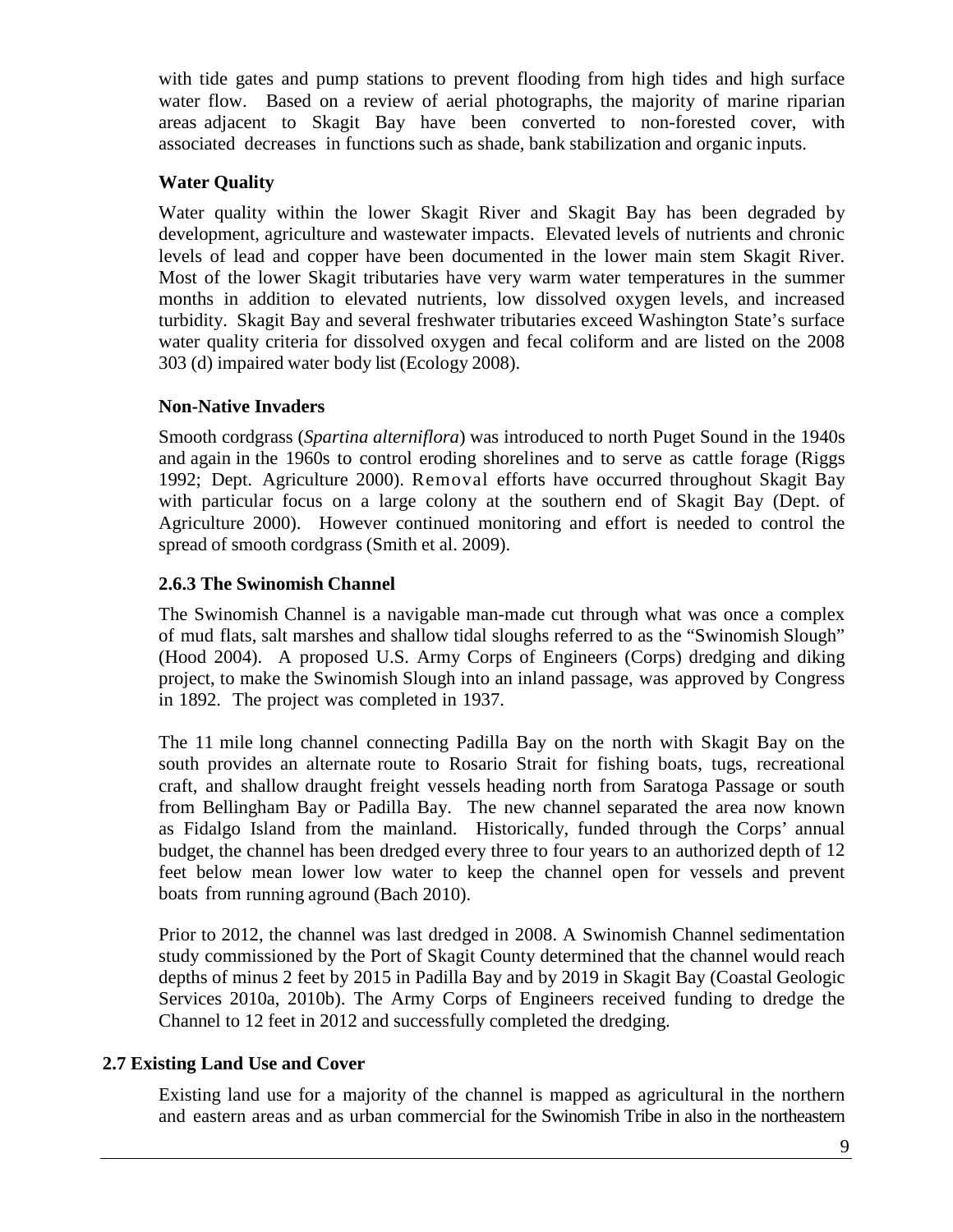end of the channel, and (Town of La Conner) in the south end (Ecology 2002). A small area of the western shore is mapped as mixed forested. However, from a review of aerial photographs, the forested area is bisected with roads and cleared areas.

### **Water Quality**

Swinomish Channel is listed on the 2008 Water Quality Assessment as a Category 5 – Polluted Waters/303d List impaired water body for tissue level exceedances for Benzo(a)anthracene and Chrysene. The area mapped as impaired is adjacent to the agricultural areas north of the Town of La Conner (Ecology 2009 and 2008). Shellfish in the Swinomish Channel were sampled for metals and organic compounds, and elevated levels of tributyltin and Polycyclic Aromatic Hydrocarbons (PAHs) were found (Johnson 2000). Potential sources of pollutants are runoff from adjacent agricultural areas as well as marinas and boat traffic.

The Town holds a National Pollutant Discharge Elimination System (NPDES) permit for their publicly owned treatment works (POTWs) (i.e., wastewater treatment plant) which discharges to the Swinomish channel at the Morris Street end, after harmful organisms and other contaminants have been removed from the wastewater.

#### **Non-Native Invaders**

Smooth cordgrass (*Spartina alterniflora*) was introduced to north Puget Sound in the 1940s and again in the 1960s to control eroding shorelines and to serve as cattle forage (Riggs 1992, Dept. Agriculture 2000). Removal efforts have occurred throughout the watershed including approximately 2.75 acres of the Swinomish Channel in 2000 (Dept. of Agriculture 2000). However continued monitoring and effort is needed to control the spread of smooth cordgrass (Smith et al. 2009).

See Appendix B, Sections 4.0 and 5.0, for detailed discussions of physical and biological features and processes within the Swinomish Channel.

#### **2.8 Physical and Biological Features in the Vicinity of the Swinomish Channel**

#### **Climate**

The climate in the vicinity of the Town of La Conner is generally mild with approximately 33 inches of annual rainfall and average monthly temperatures ranging from 40 degrees Fahrenheit (°F) in January to 63 °F in August with the frost free season beginning in late April and the first frost occurring around mid to late October (NOAA 2002).

#### **Geology**

The project area is located within the northern portion of the Puget Lowland Physiographic Province. The Puget Lowland physiographic province consists of a broad, low lying region of subdued topography situated between the Cascade Range to the east and the Olympic Mountains to the west.

Geology in the project vicinity is mapped on the 7.5 minute Utsalady Quadrangle (Dragovich et al 2004) and the 7.5 minute La Conner Quadrangle (Dragovich et al 2000).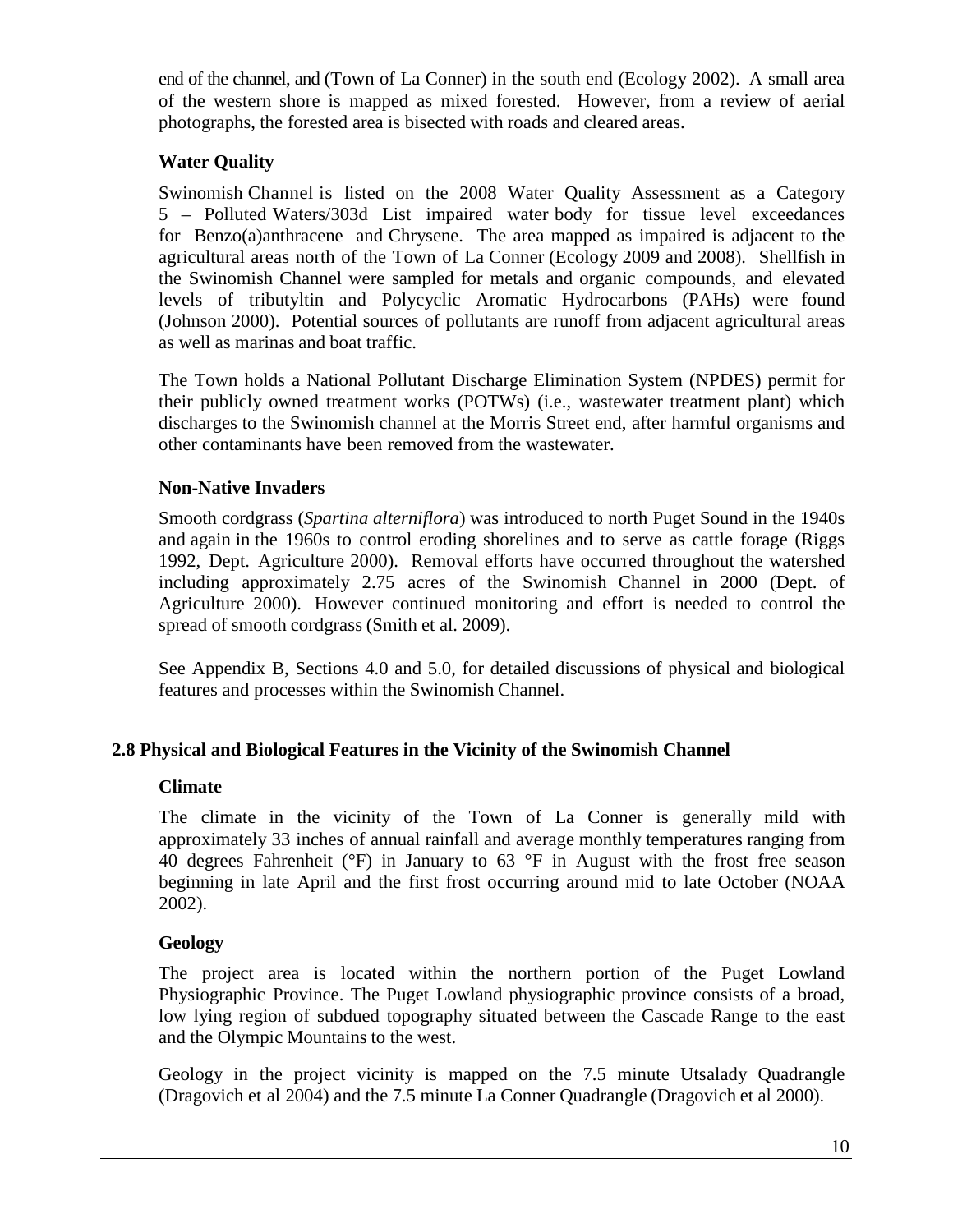The surficial geologic units within the project vicinity consist of near-shore deposits, Skagit River alluvium, beach deposits, marsh deposits, Vashon age glacial till, Vashon age advance glacial outwash, Glaciomarine drift, sedimentary conglomerate bedrock, and Metasedimentary bedrock.

Nearshore deposits (Qn) are Holocene in age and include estuarine or tidal flat deposits composed of fine sand silt and clay and locally includes flood deposits marsh or peat deposits. Beach deposits (Qb) are Holocene in age and characterized as loose poorly graded sand and gravel along shorelines typically well rounded, locally include shell fragments. Marsh deposits (Qm) are Holocene in age and characterized as soft to stiff gray silt and silty clay, commonly with lenses and layers of peat, muck and other organic material. Locally includes up to 5-inch thick layers of white to cream colored volcanic ash. Poorly graded sand and gravel observed along shorelines are typically well rounded and locally include shell fragments.

Skagit River Alluvial deposits (Qas) within the project area are Holocene in age and generally consist of stratified poorly graded fluvial deposits of sand, with silt and clay and contain lesser sandy gravel, cobbles and/or gravel.

Glacial till (Qgt) deposits mapped in the project vicinity are Pleistocene in age and consists of dense to very dense, non-sorted mixture of clay, silt, sand, gravel, cobbles and boulders. The upper 2 to 5 feet is often weathered, and the consistency can range from medium dense to dense. The till was deposited and consolidated by several thousand feet of ice.

Advance outwash (Qga) deposits mapped in the project vicinity are Pleistocene in age and generally consist of dense to very dense, stratified, clean to silty sand with variable quantities of gravel and occasional layers or lenses of clay and silt. The Vashon advance outwash was deposited by meltwater streams flowing from the advancing Vashon lobe of the Fraser glaciation. The advance outwash subsequently was overridden consolidated by several thousand feet of ice. Typically, the advance outwash is highly permeable and susceptible to erosion.

Glaciomarine drift deposits (Qgdmec) mapped in the project vicinity are Pleistocene in age and characterized as a silt and clay-rich unit with few or no dropstones. Glaciomarine drift is light yellow-brown and blocky and stiff when dry and dark brown to grayish blue and soft when moist or wet. It locally has vertical jointing or desiccation cracks.

Conglomerate bedrock (Ecb) mapped in the project vicinity is Oligocene to Eocene in age and characterized as yellowish brown, subangular to subrounded, moderately spherical to elongate, pebble and cobble conglomerate; typically massive to locally very thickly bedded. The unit contains lesser interbeds of brownish gray or yellowish brown pebbly sandstone to sandstone, reddish gray siltstone, and minor diamictite and coal; reddish brown to yellowish brown color due to iron oxide staining.

Metasedimentary rocks (KJmsg) mapped in the project vicinity are Cretaceous to Jurassic in age and characterized as non-foliated to foliated or cleaved metamorphosed sandstone with lesser greywacke, siltstone or argillite, conglomerate, minor chert, and rare marble pods and very poorly sorted conglomerate/breccia.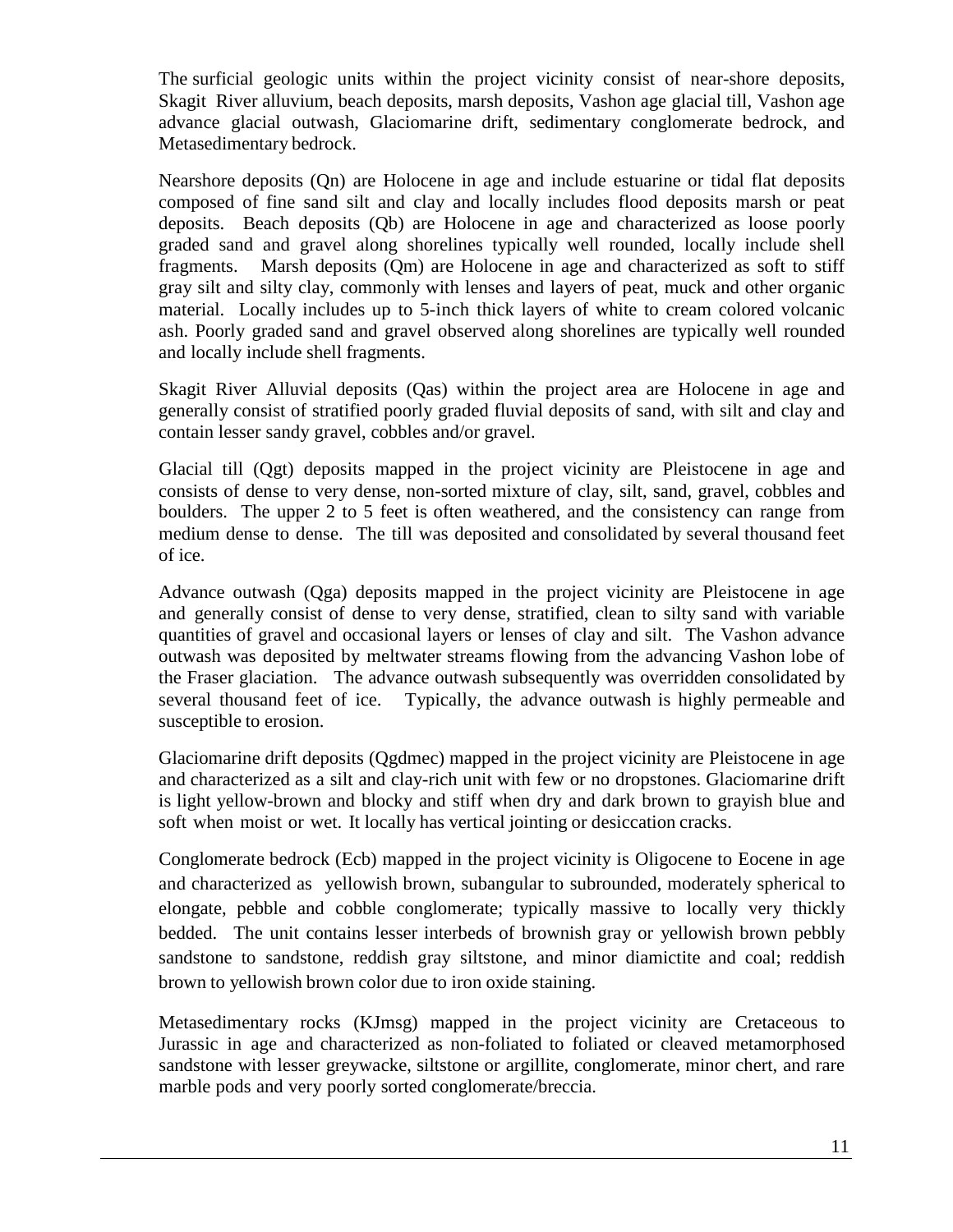#### **Fish and Wildlife Habitats**

#### *Marine Beaches and Tidal Areas*

Approximately 72 percent of intertidal habitat within the Skagit delta has been lost and dikes have isolated much of the historic delta habitat (Smith et al. 2009, Ecology 2011b). Further impacts that have resulted in loss of beach and tidal areas include ditching, channelization and filling (Smith et al. 2009). The loss of estuarine habitat has been extensive throughout the Skagit, Samish and Padilla shorelines, mostly due to diking, which has isolated former estuarine habitat (Smith et al. 2009). Further losses have occurred as the isolated habitat is ditched, drained, or filled to convert estuarine habitat into agricultural land.

The Swinomish Channel is a manmade channel and therefore has been greatly impacted by shoreline modifications. More than 30 percent of the segments along the channel have an extensive level of modifications, with most comprised of riprap followed by landfill (dikes) and bulkhead impacts (Smith et al. 2009). The Swinomish Channel also has large numbers of overwater structures, including two road crossings (three bridges), a railroad trestle, boat ramps, marinas, piers, and slops (Smith et al. 2009).

#### *Eelgrass and Kelp Beds*

Due to site and topography conditions Padilla Bay has one of Washington's largest area of eelgrass (*Zostera marina*), estimated to be approximately 8,000 acres in size (Ecology's Padilla Bay website). Padilla Bay eelgrass beds may have increased in area due to the diversion of freshwater (Skagit River) away from the bay, as eelgrass prefers saltier water (Smith et al. 2009). Eelgrass meadows are important because they provide food and shelter for a variety of species including: Dungeness crab, juvenile salmonids and hundreds of thousands of waterfowl and marine birds (Padilla Bay NERR 2008). Within Swinomish Channel, patchy eelgrass beds have been documented, particularly along the west bank (Smith et al. 2009). The historic extent of eelgrass within the Swinomish Channel is not known but dredging activities, and the presence of numerous overwater structures have likely impacted historic eelgrass beds in this area.

#### *Wetlands*

A significant loss of both estuarine and freshwater wetland habitat has occurred in the lower Skagit basin (including Skagit and Padilla Bays). Diking, draining, and filling have obliterated nearly all of the salt marsh that was once associated with Padilla and Skagit Bays. Only a small fraction of salt marsh, riverine and tidal wetlands remain. An estimated 454 wetlands have been identified in the Padilla Bay watershed, but most of these no longer have contact with streams that either provide or directly connect to salmonid habitat, and of those on Port of Skagit County property most are small at less than 1-acre (Smith et al. 2009). Currently, wetlands comprise 5 percent of the Padilla Bay/Bay View watershed, but hydric soils, potential for historic wetland areas, account for 64 percent of the watershed (Smith et al. 2009). The dredging of the Swinomish Channel through what was once a series of wetland habitat that consisted of salt marshes and shallow tidal sloughs has significantly altered wetland habitat.

#### **Fish and Wildlife Species**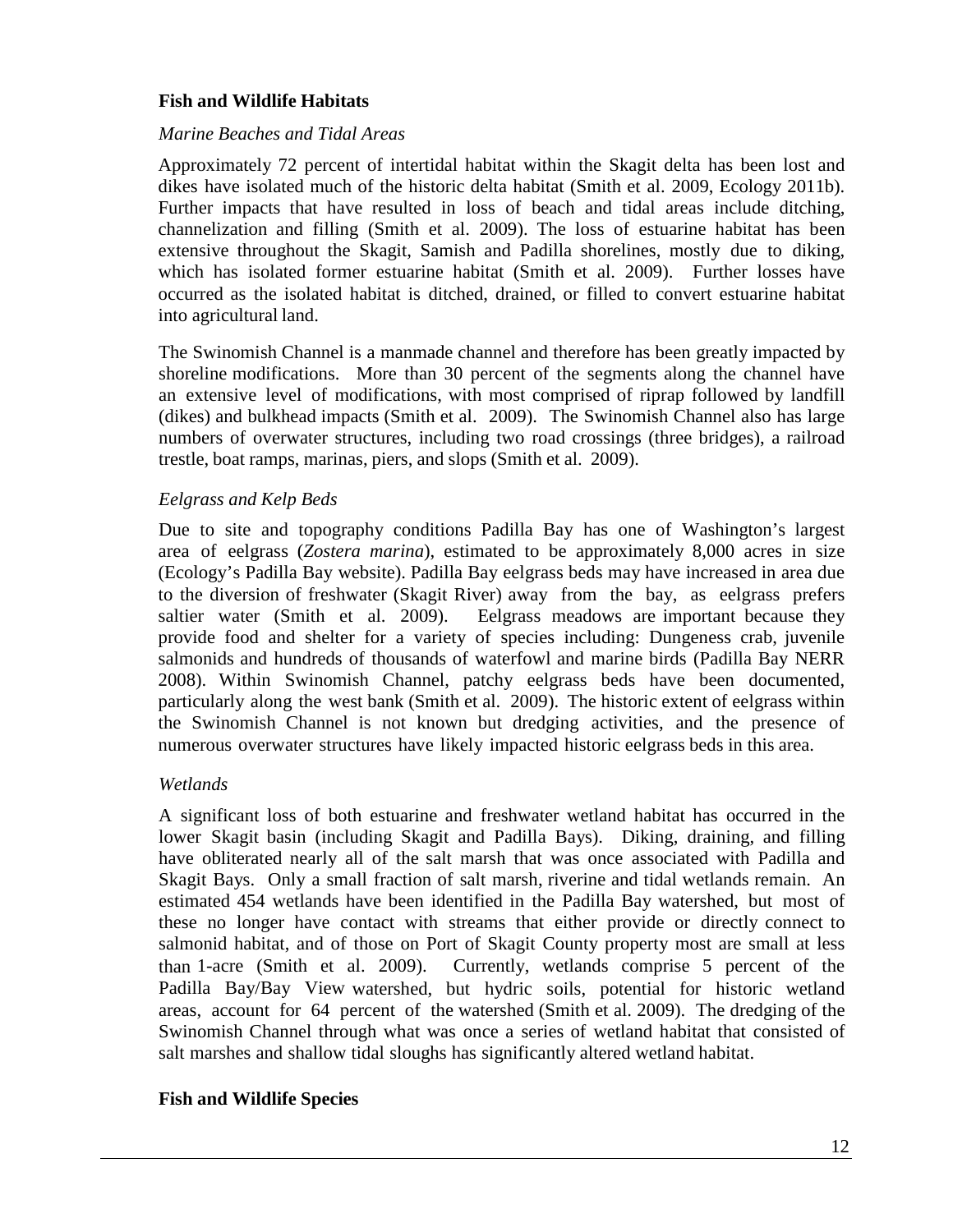Table 4-1 presents United States Fish and Wildlife Services (USFWS) and National Marine Fisheries Services (NMFS) Marine and Aquatic Listed Species in Skagit County.

| <b>Species</b>                                   | <b>Status</b> |  |  |
|--------------------------------------------------|---------------|--|--|
| Marbled murrelet<br>(Brachyramphus marmoratus)   | Threatened    |  |  |
| <b>Bull Trout</b><br>(Salvelinus confluentus)    | Threatened    |  |  |
| Chinook Salmon<br>(Oncorhynchus tshawytscha)     | Threatened    |  |  |
| Steelhead<br>$(O. \,$ mykiss $)$                 | Threatened    |  |  |
| Southern Resident killer whale<br>(Orcinus orca) | Endangered    |  |  |
| Humpback whale<br>(Megaptera novaeangliae)       | Endangered    |  |  |
| Steller sea lion<br>(Eumetopias jubatus)         | Threatened    |  |  |
| <b>Bocaccio</b><br>(Sebastes paucispinis)        | Endangered    |  |  |
| Canary rockfish<br>(Sebastes pinniger)           | Threatened    |  |  |
| Yelloweye rockfish<br>(Sebastes ruberrimus)      | Threatened    |  |  |

### **Table 4-1. USFWS AND NMFS Marine and Aquatic Listed Species in Skagit County**

#### *Marine Mammals*

Adjacent to the Swinomish Channel in Skagit and Padilla Bays observed marine mammals include the harbor seal (*Phoca vitulina*) and the river otter (*Lutra canadnsis*) (Padilla Bay NERR 2008, Jeffries, 2000). Harbor seals use isolated sand and mud flats along tidal channels as haul‐out sites for resting, grooming and sunning (Jeffries 2000). In deeper water, killer whales (*Orcinus orca*) have been observed regularly, and harbor porpoise (*Phocoena phocoena*) and Dall's porpoise (P*hocoenoides dalli*) are occasionally found in the deeper waters as well (Padilla Bay NERR 2008). It is assumed these mammal species are outside the waters of the Swinomish Channel (Padilla Bay NERR, 2008). Although, there are no harbor seal haul out sites located within the channel, haul out sites are located to the north (Padilla Bay) and south (Skagit Bay) (Jeffries 2000) and it is assumed that harbor seals may use the Swinomish channel.

#### *Seabirds and Waterfowl*

#### **Padilla Bay**

Waterfowl have been and continue to be an important component of the Padilla Bay food web (Bulthuis 2003). It is estimated that Padilla Bay contains an average of 50,000 ducks of 26 species during the winter (Padilla Bay NERR 2008). Widgeon, pintail,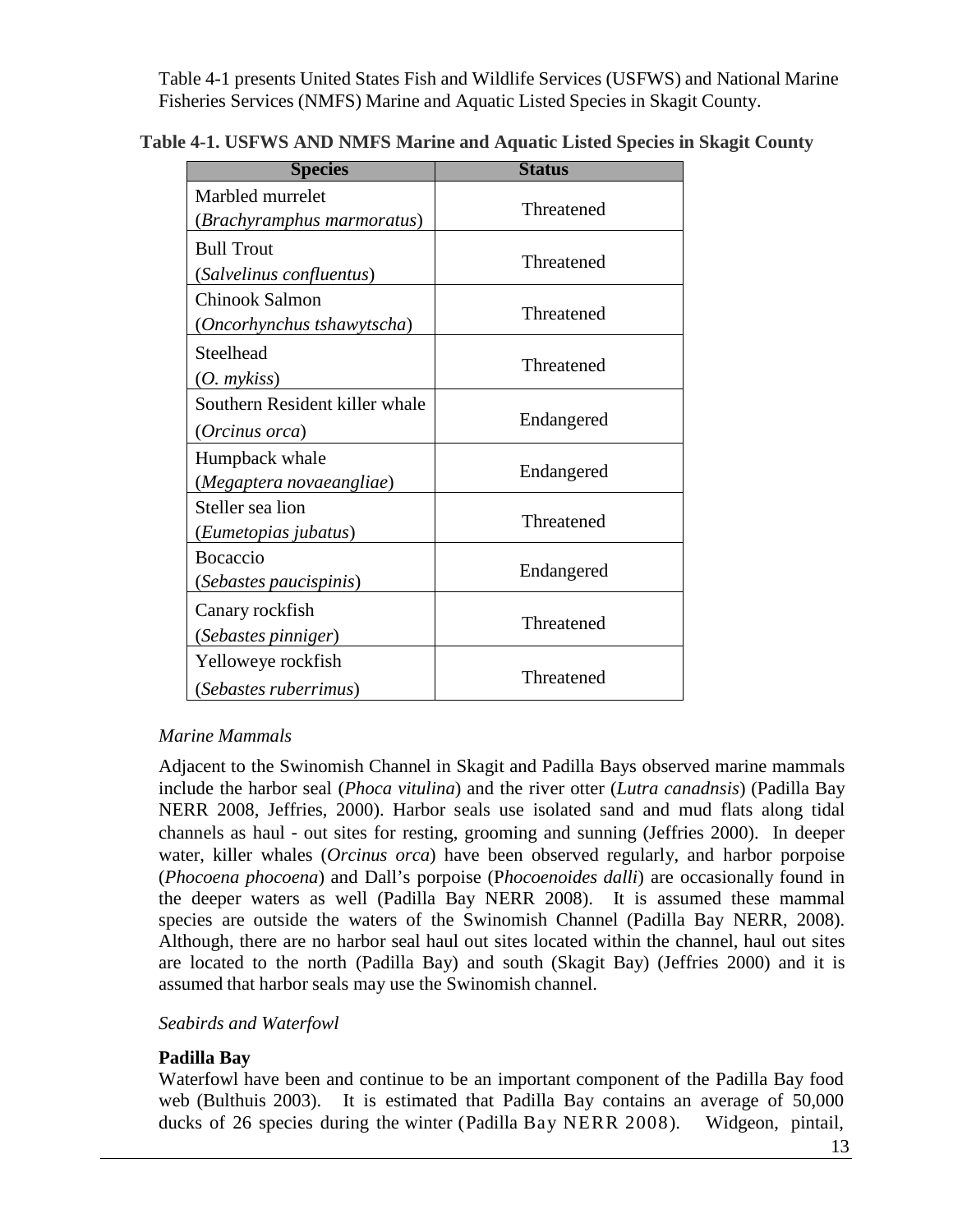mallard, green-winged teal, and scoters are particularly abundant during autumn and spring migrations, as well as a large number that over winter in the bay. The herbivorous brant (*Branta bernicla*) feed directly on the eelgrasses, with some evidence that most of one race, the High Arctic Brant, over winter in Padilla Bay rather than in Mexico as do most other brant (Bulthuis 2003 and Padilla Bay NERR 2008).

In addition to the waterfowl, two great blue heron (*Ardea herodias*) rookeries have been identified on the shores of Padilla Bay and it is estimated that more than 240 species of birds can be found at Padilla Bay (Padilla Bay NERR 2008).

#### **Swinomish Channel**

Due to the location of the Swinomish Channel, between Padilla Bay and Skagit Bay, many species of birds likely use the channel as a migration and resting area. The channel itself does not provide high quality habitat due to boat traffic, lack of food and development along the shores. However Padilla Bay is known to be an important area for seabirds and other waterfowl.

#### *Shorebirds*

Common shorebirds found in the vicinity of the Swinomish Channel include greater yellowlegs (*Tringa melanoleuca*), black-bellied plover (*Pluvialis squatarola*), dunlin (*Calidris alpine*), and western sandpiper (*Calidris mauri*).

#### *Forage Fish*

Pacific herring (*Clupea pallasi*) are a common forage fish using Padilla and Skagit Bay near-shore areas. They typically use eelgrass as a spawning substrate although this has not been observed. Surf smelt (*Hypomesus pretiosus*) and sand lance (*Ammodytes hexapterus*) also use near-shore areas of both bays for spawning. Forage fish species occupy marine and estuarine near-shore habitat and because of their role of critical prey species, including salmonids, recent attention has been paid to their conservation and protection (Penttila 2007). There are data gaps and it is not known to the extent of which forage fish may utilize Swinomish Channel (Smith et al. 2009).

#### *Salmonids*

Padilla Bay is an important migration route for juvenile Chinook, coho, pink and chum salmon (Padilla Bay NERR 2008). Skagit Bay and the Skagit River are highly productive salmonid system producing the most salmonids and salmonid stocks in Puget Sound including all five species of Pacific salmon (Chinook, chum, coho, pink, sockeye), in addition to cutthroat, steelhead and bull trout (PWA and Skagit Systems Cooperative 2004). Migrating juvenile salmon spend varying lengths of time in estuaries and eelgrass beds before moving to the North Pacific. In addition, once juvenile salmon migrate out of rivers and into estuaries, they spend time in brackish water searching out areas of appropriate salinity as they adapt to the marine environment. They use the near-shore and shallow areas to obtain food before they venture to deeper water. While there is no spawning habitat within Swinomish Channel, adult and juvenile salmonids migrate and rear throughout Puget Sound and the Strait of Georgia, which are adjacent to the Swinomish Channel (WDFW 2003).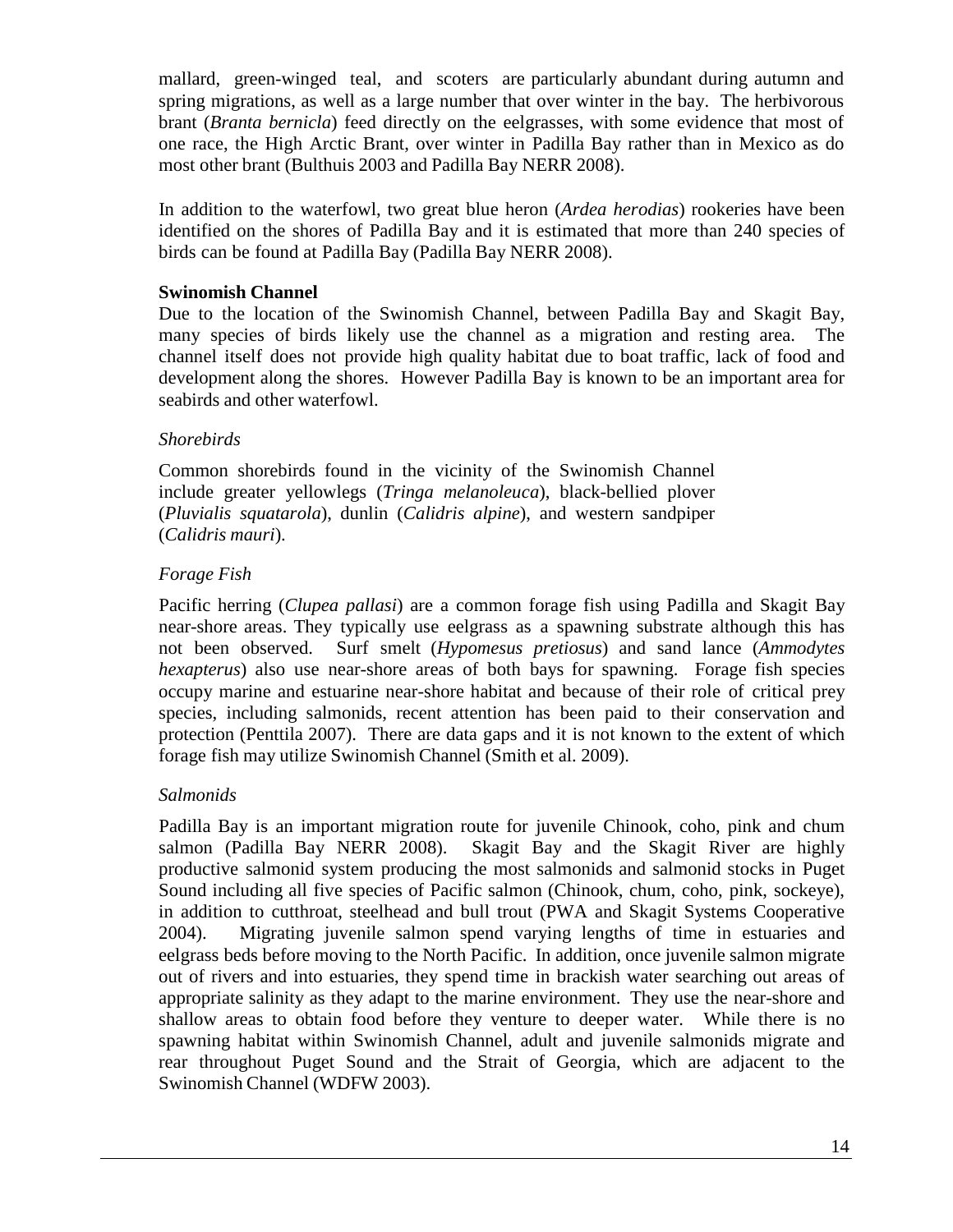Before construction of the McGlinn Island Causeway and Jetty, mixing of marine water from Padilla and Skagit Bays with freshwater from the North Fork Skagit River likely created a salinity gradient in the Swinomish Channel that allowed juvenile salmon opportunity to seek out appropriate habitat while transitioning from freshwater to saltwater physiology. With construction of the McGlinn Island jetty freshwater from the Skagit River was prevented from flowing north up the Swinomish Channel so that a sharp salinity contrast has been created between the Swinomish channel and the Skagit River approximately 3000 feet south of the southern La Conner Town limits at the north end of McGlinn Island.

For migrating juvenile salmon, this salinity contrast acts as a physiological barrier, especially for Chinook salmon that are more physiologically sensitive (Hinton et al 2008, Yates 2001). Fish catch data indicate that abundance of juvenile salmonids is very low in the Swinomish Channel relative to other areas in the Skagit River delta (Yates 2001). Juvenile Chinook catch data show a steady decline from the southern end of the Swinomish Channel to zero on a northward gradient (Hinton et al 2008, Yates 2001).

#### *Marine Invertebrates*

Mussels (*Mytilus trossulus)*, oysters (e.g., Pacific oyster introduced species (*Crassostrea gigas*) and Olympia oyster – native species (*Ostrea conchaphila*)) and barnacles (*Belanus glandulus*) are common invertebrates found on hard surfaces in marine intertidal/subtidal areas in this part of Puget Sound. Other marine invertebrates found abundantly in mud and sand habitats of Padilla and Skagit Bays include but are not limited to: polychaete worms such as the lugworm (*Abarenicola sp*.) and Capitella, clams include the bent-nose clam (*Macoma nasuta*), the mud clam (*Mya species*) and Transenella species. Many other organisms, shrimp and crab being the most common, live on the surface probing the sediment for food or discarded material (Bulthuis 2003 and Padilla Bay NERR 2008).

#### **Ecosystem Processes**

#### **Near-shore Marine Ecosystem Processes**

The purpose of this section is to characterize near-shore marine ecosystem process that are likely to influence shoreline function within the limits of the Town's shoreline jurisdiction and to provide a framework for further analysis of impairments to these processes and possible management solutions, including restoration opportunities. accomplish this goal, information in this section is presented primarily within a tabular format as suggested in Chapter 7 of Ecology's Shoreline Master Program (SMP) Handbook (Ecology, 2010). Organization of ecosystem processes and shoreline functions within the following tabular format generally follows guidance provided in Stanley et al. (2005) and WAC 173.26.201.

According to Ecology (2010), ecosystem processes are "dynamic physical and chemical interactions that form and maintain natural landscapes." Ecosystem processes include the movement of water, sediment, nutrients, pathogens, toxins, and organic/woody debris.

Shoreline functions, on the other hand, are the ecological services provided by the physical, chemical and biological ecosystem processes. Specific ecological functions are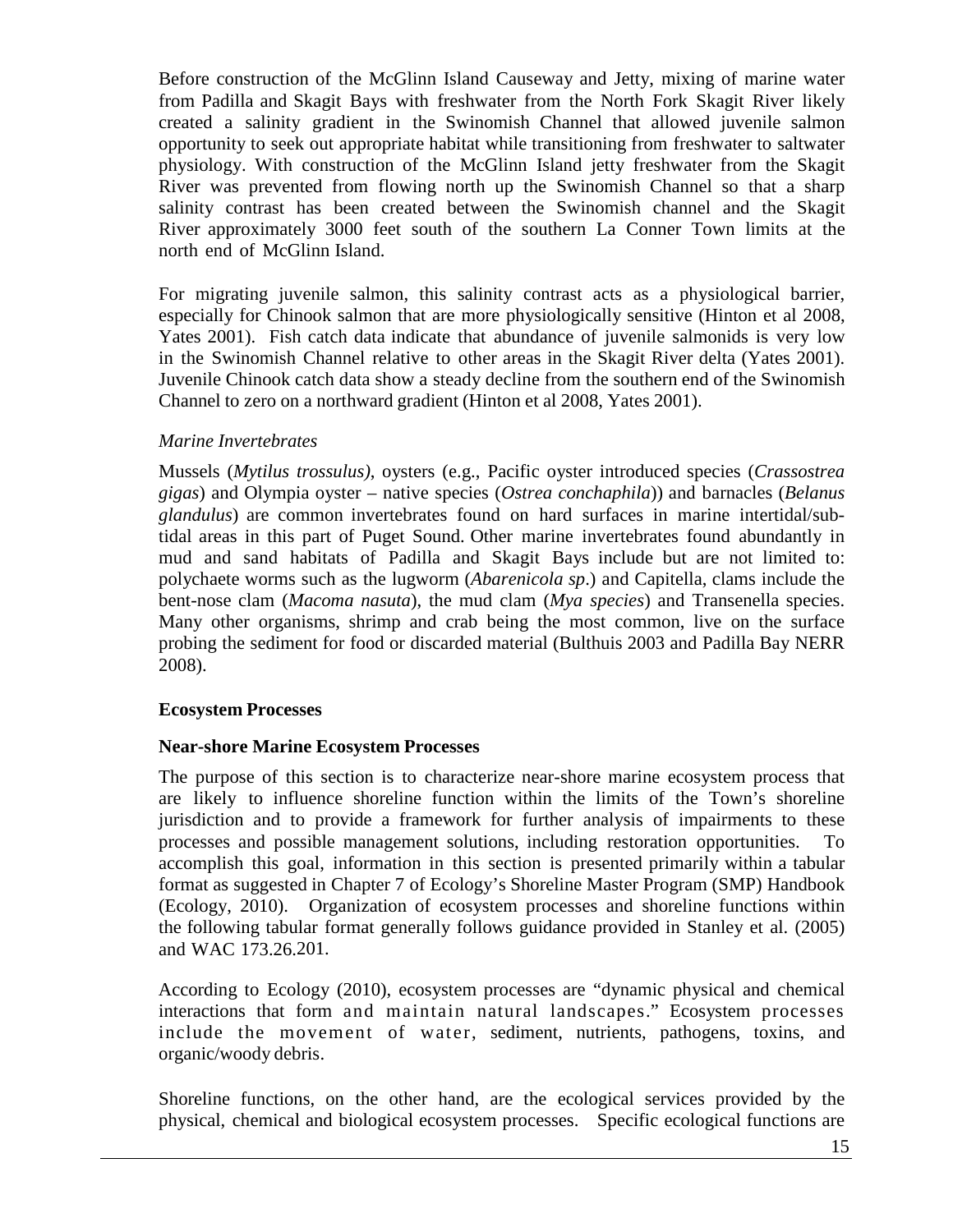lumped into three general categories of functions including Water Quality, Water Quantity, and Habitat.

In the following table, each ecosystem process likely to influence shoreline function within the limits of the Town's shoreline jurisdiction is identified, as well as the specific physical structure(s) and ecological function(s) influenced by the process. Physical structures are the physical location within the landscape where these processes and functions take place and/or interact with the environment. Potential threats to these functions that may result from anthropogenic landscape alteration are also included.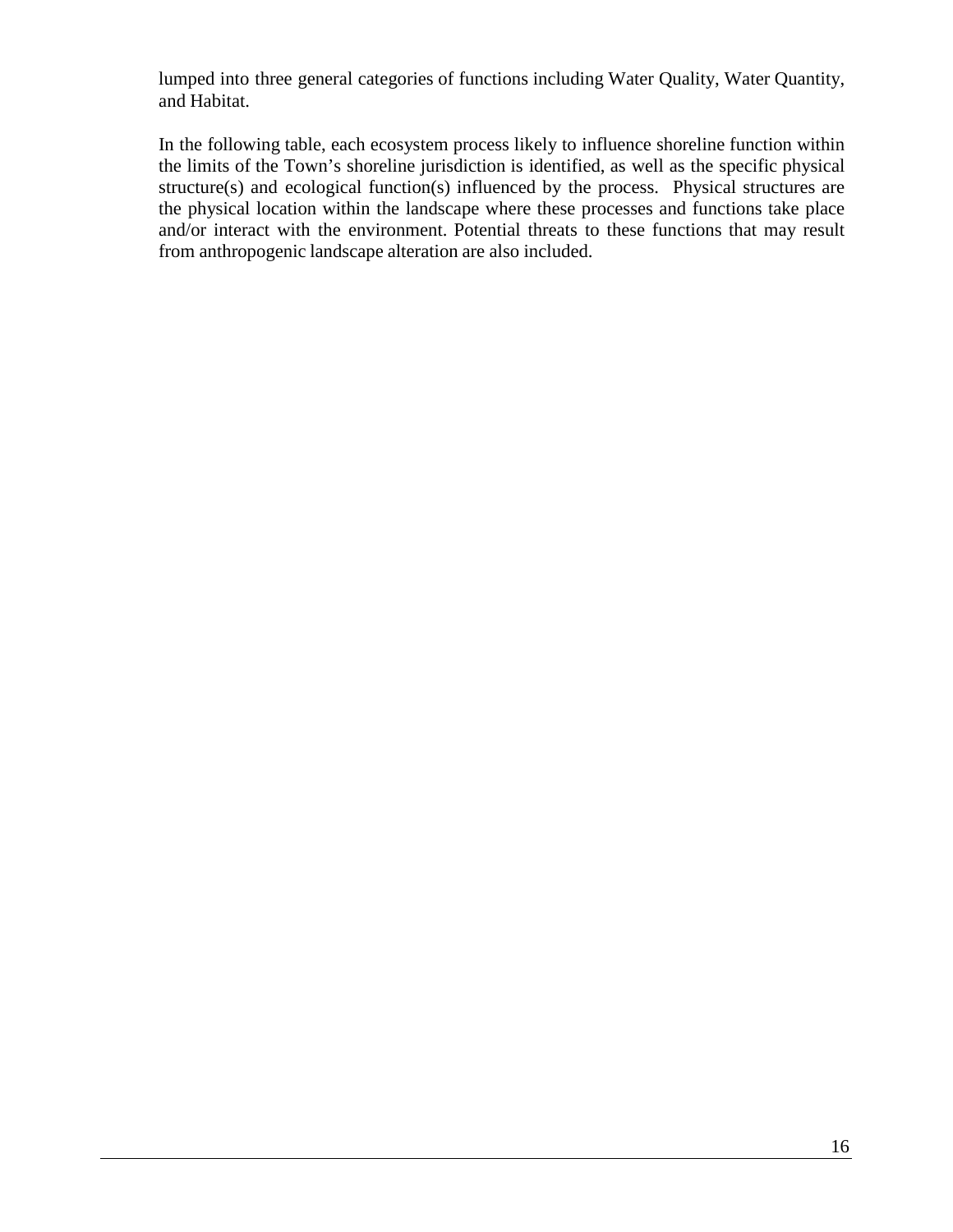| <b>Ecosystem Process</b>                                                                                                                                                                                                          | <b>Physical Structure(s)</b>                                                                                                                                        | <b>Ecological Function(s)</b>                                                                                                                                                                                                                                                                                                                                                                                                                              | <b>Potential Threats</b>                                                                                                                                                                                              |
|-----------------------------------------------------------------------------------------------------------------------------------------------------------------------------------------------------------------------------------|---------------------------------------------------------------------------------------------------------------------------------------------------------------------|------------------------------------------------------------------------------------------------------------------------------------------------------------------------------------------------------------------------------------------------------------------------------------------------------------------------------------------------------------------------------------------------------------------------------------------------------------|-----------------------------------------------------------------------------------------------------------------------------------------------------------------------------------------------------------------------|
| Movement of Water:<br>Surface water runoff<br><b>Tidal fluctuations</b><br>Currents<br>River flow<br>Precipitation<br>Groundwater<br>exchange<br>• Evaporation/<br>Transpiration                                                  | Swinomish channel<br>Marine riparian<br>Intertidal zone<br>Subtidal zone<br>Slough<br>Wetlands*<br>Skagit estuary*<br>Padilla Bay*<br>$\bullet$<br>Adjacent uplands | <b>Water Quantity:</b><br>• Input, retention and release of<br>water to aquatic locations through<br>time<br><b>Water Quality:</b><br>• Appropriate salinity in estuarine<br>and brackish areas<br>Habitat:<br>• Habitat for aquatic species<br>(fish, seabirds/waterfowl,<br>marine mammals,<br>invertebrates,<br>submergent/emergent plants)<br>• Habitat for aquatic prey and<br>forage species (fish,<br>invertebrates, plants)                        | • Shoreline armoring<br>· Floodplain<br>development<br>• Impervious surfaces<br>· Climate change/sea<br>level rise<br>• Construction of<br>jetties and/or<br>causeways                                                |
| Movement of Sediment,<br>Nutrients, Pathogens and<br>Toxins:<br>• Surface water runoff<br>• Marine riparian<br>vegetation<br>• Coastal erosion<br>• Alluvial deposition<br>• Currents/drift cells<br>• Beach<br>erosion/accretion | • Marine riparian areas<br>• Banks of the<br>• Swinomish channel<br>• Skagit estuary*<br>· Padilla Bay*<br>• Adjacent uplands                                       | <b>Water Quality:</b><br>• Removal of excess nutrients,<br>sediments, pathogens and toxins<br>Habitat:<br>· Feeder bluffs as sediment source<br>• Marine habitats receive contributions<br>of organic material and insects from<br>marine riparian vegetation<br>• Redistribution of sediments and<br>formation of beaches<br>• Appropriate substrates for forage fish<br>spawning habitat<br>• Appropriate substrates for benthic<br>invertebrate habitat | • Dredging and filling<br>• Agricultural runoff<br>• Marinas and vessel<br>traffic<br>• Shoreline<br>development &<br>impervious surfaces<br>• Shoreline armoring<br>• Construction of<br>jetties and/or<br>causeways |
| Movement of Woody<br>Debris:<br>• Marine riparian<br>vegetation<br>• River flow<br>Currents/drift cells                                                                                                                           | • Marine riparian areas<br>• Banks of the<br>Swinomish channel<br>• Skagit river and<br>estuary*<br>• Adjacent uplands                                              | <b>Water Quality:</b><br>• Organic nutrient inputs into<br>marine environments<br>Habitat:<br>• Creating and maintaining<br>aquatic habitat for a variety of<br>species<br>• Natural buffering of effects<br>from wave action on shoreline                                                                                                                                                                                                                 | • Removal of<br>marine riparian<br>vegetation<br>• Shoreline<br>development &<br>overwater<br>structures<br>• Construction of<br>jetties and/or<br>causeways                                                          |

|  |  |  |  |  | Table 5-1. Nearshore Marine Ecosystem Processes and Functions |
|--|--|--|--|--|---------------------------------------------------------------|
|--|--|--|--|--|---------------------------------------------------------------|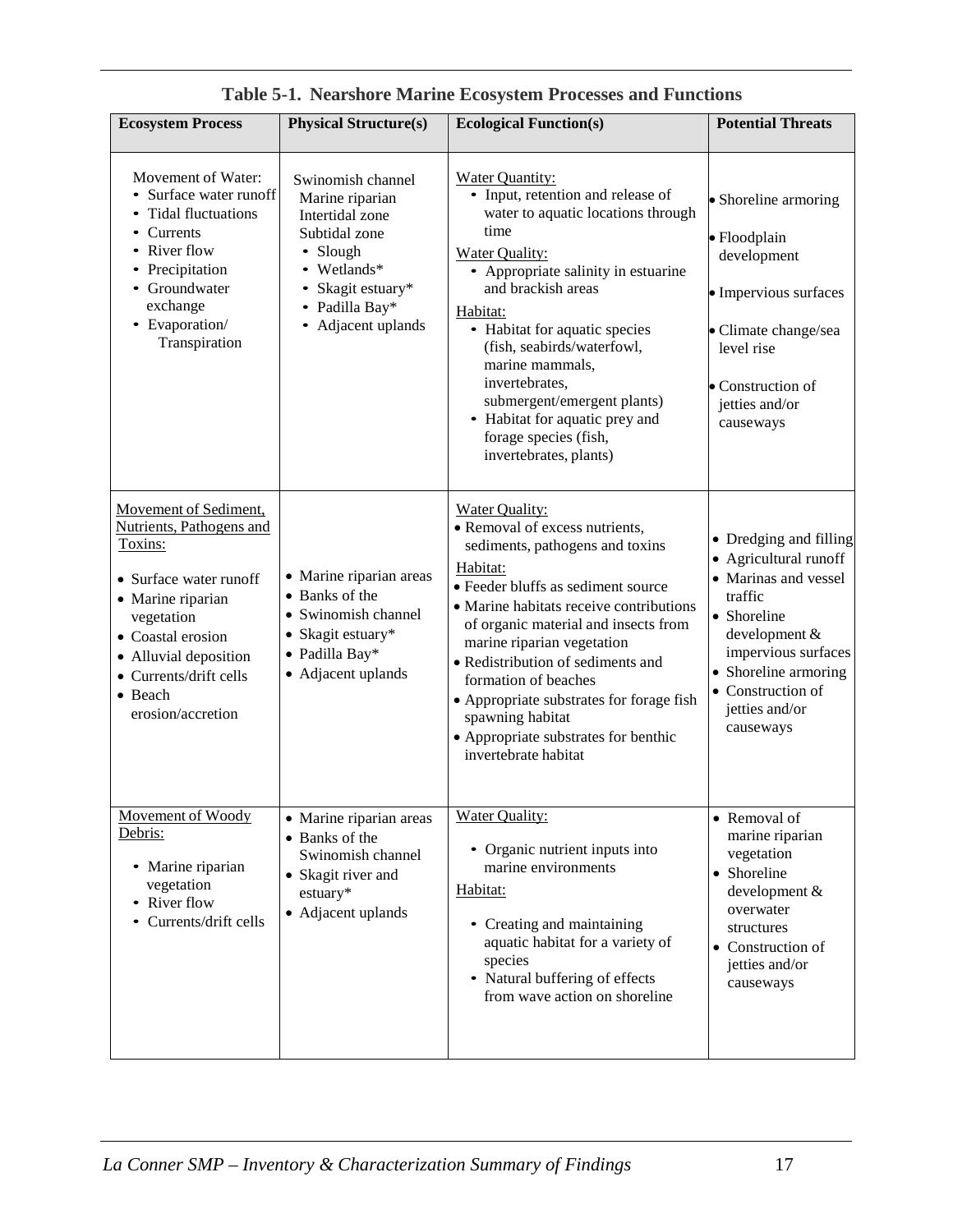#### **Alterations to Near-shore Processes**

The preceding section outlines ecosystem processes, shoreline structures and functions, and potential activities that may threaten the integrity of these functions through anthropogenic alteration. The following list of past, current and a potential future alteration to near-shore processes that may affect shoreline functions within the Town is based on the information presented above:

- Shoreline armoring
- Shoreline development, including new impervious surfaces and overwater structures
- Floodplain development
- Dredging and filling
- Levies, jetties and causeways
- Agricultural runoff
- Marinas and vessel traffic
- Climate change/sea level rise

The extent that these alterations have already affected or have the potential to affect shoreline ecological function within the Town's jurisdiction are discussed in the following sections.

#### *Shoreline Armoring*

Shorelines in La Conner have already been armored with riprap and wooden bulkheads, resulting in a modification of more than 80 percent of the total shoreline across the Town's jurisdiction, with extensive reaches of 100 percent modification (DNR 2000a, USACE 1996). Shoreline armoring can have negative effects on hydrologic and other ecological processes by limiting groundwater exchange with the marine environment, altering movement patterns of water associated with tidal currents, and altering transport of sediment, nutrients, and large woody debris (Shipman et al. 2010). These alterations ultimately affect the distribution of These alterations ultimately affect the distribution of beaches and other important habitat structures and can indirectly affect water quality. There is currently a very limited distribution of natural sandy beaches within the Town, with most shoreline areas consisting of steep man-made banks instead (DNR 2000a).

#### *Shoreline Development*

Shoreline development refers to the collective alteration of the shoreline environment through construction of structures at or near the land water interface. This includes development activities that displace marine riparian vegetation communities, increase impervious surfaces and/or contribute to new overwater or in-water structures. Most of the shoreline within the Town has experienced a high level of historical and on-going development (DNR 2000a and 2000b, Doyle 2011, GeoEngineers 2011, Town of La Conner 2005b, 2007a, 2009b, 2010c, 2011a). Shoreline development can negatively affect ecological functions as a result of an increase in impervious surfaces, which increases surface water runoff including pollutants that may be transported in this runoff, limiting groundwater exchange, and altering drift processes that can influence the distribution of sediment, nutrients, pathogens, toxins and woody debris and therefore may affect water quality and habitat functions.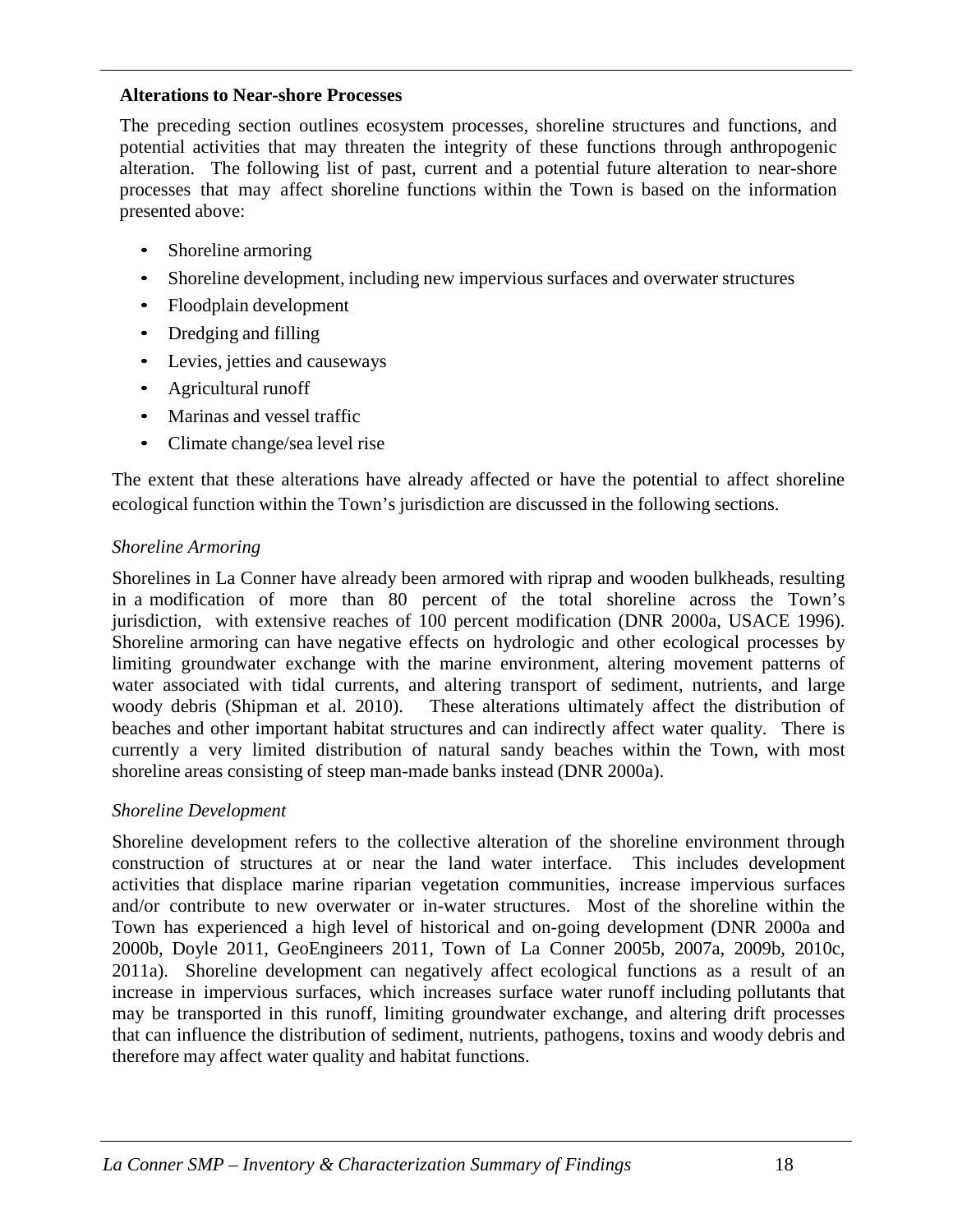#### *Floodplain Development*

Floodplain development has the potential to alter movement of water, which can directly affect water quantity and indirectly affect water quality. Sixty-eight percent of the Town is mapped within the 100-year floodplain, but the accuracy of this mapping is currently undergoing review and on-going discussion with FEMA (GeoEngineers 2011, Town of La Conner 2009a, FEMA 2009, 2010). Consequently, all development within the town has the potential to impact shoreline ecological functions by affecting the retention and release of water during times of high river flow and precipitation (water quantity) and through absorption, uptake and removal of pollutants (water quality) that naturally occurs in undeveloped floodplains.

### *Dredging and Filling*

The Swinomish Channel itself is a man-made cut that has been maintained through dredging activities every three to four years since it was originally completed in 1937 (Bach 2010, Grossman et al. 2007, Hood 2004). The Channel was last dredged in 2008 and the Town has expressed strong support to the USACE for ongoing dredging (Bach 2010, Town of La Conner 2010c, 2010c, 2010e), which has important economic benefits to the Town (BST Associates 2010). The effects of dredging on the natural environment are evident in the limited and patchy distribution of aquatic vegetation within the channel (DNR 2000b) as well as dominance of artificial, mixed course and mixed fine substrates in intertidal areas within the channel (DNR 1998a, 1998b). Dredging activities have the potential to artificially redistribute sediments, nutrients, pathogens and toxins, which can affect water quality and habitat conditions. In 2012, the Army Corps of Engineers receive Congressional funding to dredge the channel to a 12-foot depth.

#### *Jetties and Causeways*

The following history of construction activities associated with jetty and causeway development to maintain the Swinomish Channel is summarized from Grossman et al. (2007). A causeway was constructed between the southern end of La Conner and McGlinn Island to the south during the 1930s to protect channel navigation from flooding impacts and to block sediment input into the channel from the Skagit River. Shortly thereafter, in 1938, a jetty was built from McGlinn Island out to Goat Island and beyond to further restrict sediment input from the river into the channel.

Alteration of alluvial deposition, currents and drift patterns associated with these jetty/causeway features has altered movement of water, sediment and nutrients and has reduced connectivity between habitats. Alteration of mixing processes has impacted suitable habitat for salmon fry through impacts to salinity in the estuarine environment. As a result of salinity barriers, salmon fry leaving the Skagit River may be discouraged from accessing and using available habitat further north within the Swinomish Channel and beyond into Padilla Bay (Hinton et al 2008). This occurs in spite of the fish passage structure present in the jetty. The net drift pattern within the Swinomish Channel is from south to north. However, alteration of drift patterns resulting from jetty/causeway construction may further limit salmon and, more likely, forage fish spawning habitat within the channel due to the restriction of sediment drift into the channel and deposition that would otherwise form sandy beaches.

### *Agricultural Runoff*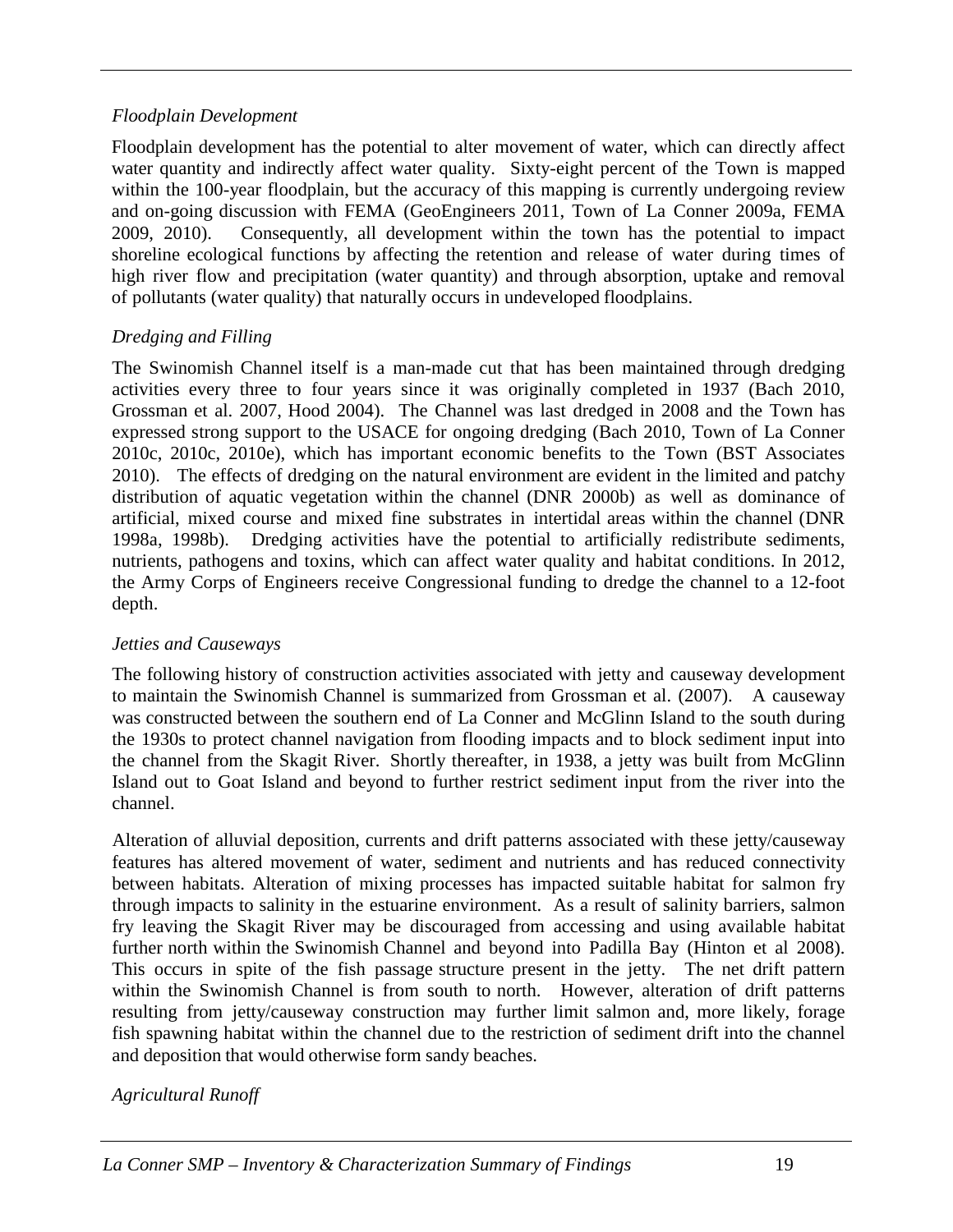Most of the land area to the north and east of the Town is dominated by agricultural use (Ecology,2002). There is a drainage slough, located just south of Dunlap Way and North Basin Street and just north of the South Basin marina area, flowing through the Town from the east and discharging into the Swinomish Channel. This slough drains agricultural areas to the east and may be a significant source of nutrient and pollutant inputs into the channel. These inputs likely have an adverse effect on water quality. There are known elevated levels of tributyltin and various polycyclic aromatic hydrocarbons (PAHs) in the Swinomish Channel and/or organisms inhabiting the channel (Ecology 2008, Johnson 2000). These compounds, which are known to be toxic to a variety of organisms, likely, originate from adjacent agricultural activity and/or as a result of marinas and vessel traffic (see below).

#### *Marinas and Vessel Traffic*

There are two marinas within the Town (the North and South Basins), as well as numerous docks and boat moorage structures lining the Swinomish Channel. There is also extensive boot moorage at Shelter Bay to the southwest from Town. It is clear that vessel traffic and other marine boating activity dominate the shoreline and channel through town. These activities contribute generally to shoreline modifications and contribute to degradation of water quality (see above) and habitat as a result of vessel noise and pollutants.

#### *Climate Change/Sea Level Rise*

The principal effect of climate change on shoreline environments is anticipated to result from sea level rise (SITC 2010 and 2009, Skagit County 2010 and 2008, and Town of La Conner 2010a). Other effects, such as a general increase in local average high temperatures and/or changes in precipitation patterns are either too poorly understood at this point or are unlikely to have significant effects on shoreline environments at a scale and within a timeframe that can be estimated with any degree of certainty. Sea level rise may play a role in ongoing development of shorelines as existing structures may need to be modified and/or new structures constructed to meet current uses in light of a changing environment. Storm surge events are currently increasing. The intensity and frequency of storm events are likely under the current climate change modeling.

Additionally, change in average tidal elevations over time will affect both the spatial and temporal distribution of water in vertical and lateral planes at the land-water interface. This may have dramatic effects on the distribution of appropriate fish, wildlife and plant habitats, particularly in the current intertidal/littoral and supratidal/supralittoral zones. These effects could compound throughout trophic hierarchies. Areas most at risk from sea level rise include sensitive shoreline areas currently experiencing tidal inundation that could become permanently inundated as well as those areas in or above the spray zone that may at a future point experience regular tidal inundation(SITC 2010 and 2009, Skagit County 2010 and 2008).

#### **Conditions by Reach**

This section describes features and processes within each of the three reaches identified within the Town of La Conner's Shoreline Jurisdiction (Figure 2). Appendix B presents shoreline photographs.

### **Reach 1 – Marine Harbors, Industrial and Commercial, North of Downtown**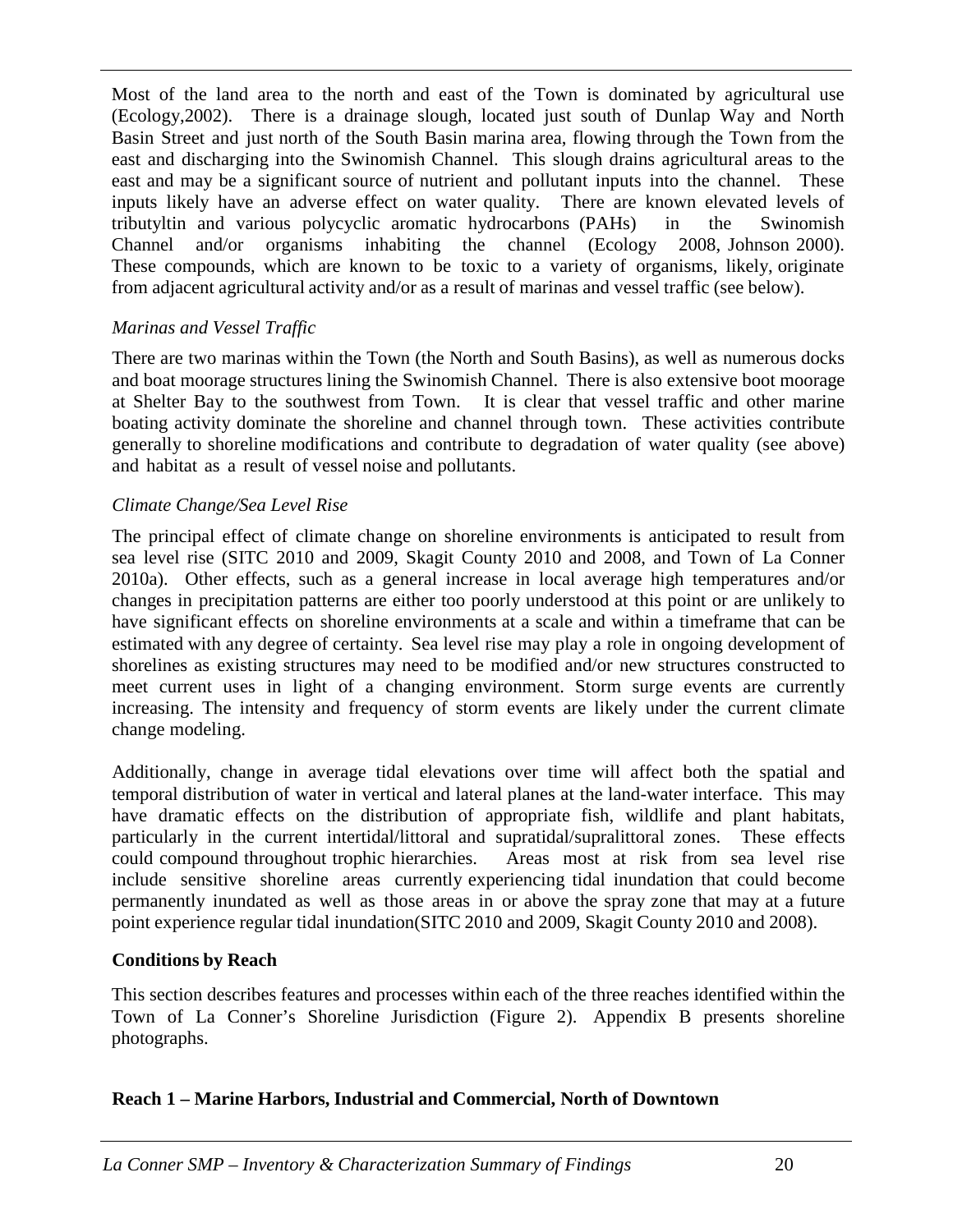Shoreline Reach 1 (Reach 1) is the northern most segment of the Town extending from the northern Town limits, at North Pearle Jensen Way, south for approximately 3,000 feet (0.6 miles) along the Swinomish Channel to South Basin Street. There is approximately 6000 feet of shoreline along this reach associated with the La Conner Marina's North and South Basins (owned and operated by the Port of Skagit) and the Drainage Slough outlet immediately south of Dunlap Street that drains adjacent farm fields.

Three shoreline environmental designations exist within this reach including Urban Industrial, Urban Commercial (Environment A) and Public Use (Figure 3, Town of La Conner Shorelines Map). There are no public shoreline access points along this reach. The Drainage Slough is listed as Public Use, however the slopes of the slough are steep and there are no docks or beaches along the Drainage Slough.

The direction of net shoreline drift is from south to north along all shoreline reaches; however tidal currents go both directions in the Swinomish channel. Sediments released from the Skagit River and the Drainage Slough are swept north, deposited in the navigation channel or deposited on the sandy beaches on the western shore on the Swinomish Reservation.

Along the Swinomish Channel in this reach, the upper shoreline is steep and armored with riprap from approximately the OHWM down to approximately the Mean Lower Low Water (MLLW). Below MLLW the shoreline is generally more gradually sloped and consists of soft sediments, gravel and smaller barnacle-encrusted rock (6" minus). The shorelines in the north and south basin marinas have more gradual slopes than those along the Swinomish Channel and they are composed of soft sediments. Apart from the areas immediately adjacent to the channel the shorelines are not armored with riprap.

The Port of Skagit implemented an eelgrass habitat mitigation project along the shoreline immediately north of the north basin along the Swinomish Channel. This area is identified as eelgrass habitat by the DNR Shoreline Inventory (DNR 2000a) and as green algae and salt marsh habitat by the Skagit County Intertidal Habitat Inventory (DNR 1998a). In addition, the DNR Shoreline Inventory identified eelgrass habitats within the Drainage Slough and immediately north and south of the Drainage Slough along the Swinomish Channel (DNR 2000a). These areas have not been surveyed since 2000.

The Skagit County Intertidal Habitat Inventory identified areas of salt marsh habitat in the following locations: patches along the north and south shores of the north basin marina; patches along of the north shore of the Drainage Slough, a small patch along the shoreline between the north basin marina and the Drainage Slough and along the east and south shores of the South Basin Marina (DNR 1998a). In addition, a small patch of shoreline between the North Basin Marina and the Drainage Slough was identified as supporting green algae and mixed algae were identified immediately south of the Drainage Slough (DNR 1998a).

Marine riparian vegetation in the form of a thin line of landscaped trees is present along the eastern and southern banks of the north basin marina and along the eastern bank of the south basin marina. Other marine riparian vegetation consists of various grasses and herbaceous species. At lower tidal elevations (+5 to 7 feet) the rock or rip rap is covered in rockweed (*Fucus* sp.). Above this are American glasswort (*Salicornia virginica*), sea plantain (*Plantago maritima* ssp *juncoides*), Puget Sound gumweed (*Grindelia integrifolia*), and red goosefoot (*Chenopodium rubrum*). At the upper shoreline adjacent to the road there are grasses and weeds present.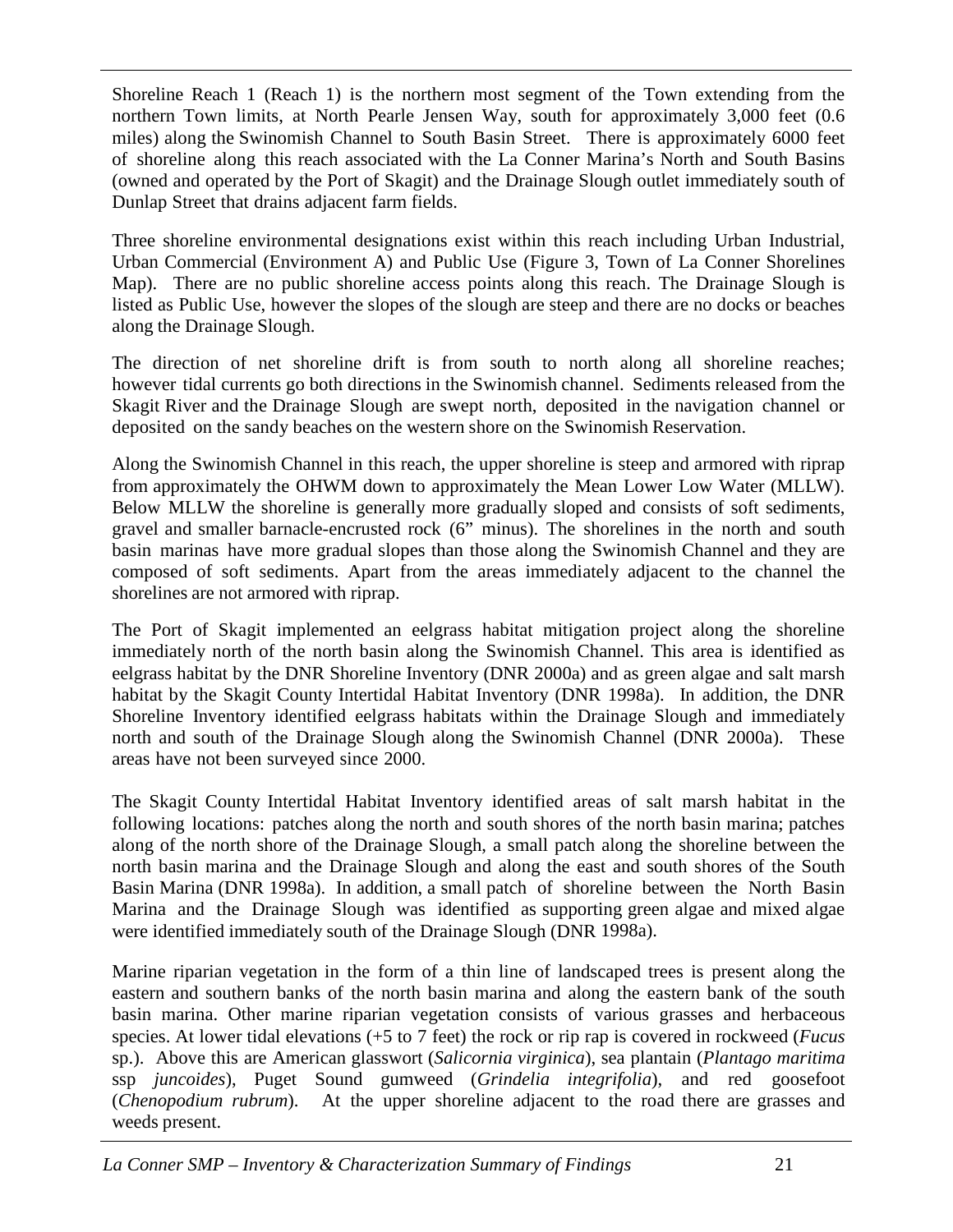No forage fish habitats have been documented along this shoreline reach (WDFW 2011). Listed salmonid species may use this reach of the Swinomish Channel, however due to salinity barriers, salmon fry leaving the Skagit River may be discouraged from accessing and using available habitat further north within the Swinomish Channel and beyond into Padilla Bay (Grossman et al. 2007).

Shoreline structures along Reach 1 consist of docks, piers and marina slips. Along the Swinomish shoreline there are 6 structures that consist of piers that connect to floating docks. The floating docks are located approximately 50-110 feet from the OHWM and are oriented parallel to the shoreline. The La Conner Marina has 366 covered moorage slips, 131 open moorage slips and 2,400 lineal feet of dock space for overnight moorage.

### *Recommendations*

Biological and physical features and processes are highly altered within Reach 1. Armored or altered banks, over-water structures, and a fully developed marine riparian area (all owned by Port of Skagit) are all key features of this reach. Along this reach, sediments are not forming sandy beaches, drainage from upland areas does not create dendritic channels and pocket estuaries, and marine riparian vegetation is not providing shade and a source of organic debris to the marine environment. This reach of the Town of La Conner is operated and managed as a commercial/industrial waterway and a marina and thus opportunities for restoration or conservation are limited. Opportunities for restoration include removal of old derelict isolated creosote piles and improvements as over-water structures are maintained. This could include replacement of creosote piles with concrete or steel piles, adding transparency on decking, and decreasing lighting impacts to the marine and shoreline environment.

### **Reach 2 – Downtown La Conner South to Sherman Boat Launch**

Shoreline Reach 2 (Reach 2) is the central segment of the Town extending from South Basin Street, immediately south of the Port of Skagit marina properties, south to the Sherman Avenue boat launch (Figure 2). Reach 2 extends for approximately 3,300 feet (0.6 miles) along the Swinomish Channel.

Five shoreline environmental designations exist within this reach including Urban Commercial (Environments A and B), Historic Commercial, Residential and Public Use (Figure 3). The Historic Commercial environment is within Town of La Conner Historic District "…whose significance is related to the preserved nature of the commercial buildings primarily along the waterfront that reflect the development of this town as a 19th century center of commerce, government, transportation, agriculture and fishing" (Town of La Conner 2011b). See Section 7.0 for more discussion of the Town of La Conner Historic District. There are seven public shoreline access points along this reach including public floats at the Benton Street, Washington Street and Morris Street ends, a public boat launch at the Sherman Avenue end, and shoreline access at the Commercial and Jordan Street ends (Figure 3). Land use within Reach 2 is primarily commercial with water-enjoyment uses. The Upper Skagit Indian Tribe owns a parcel of land just north of Sherman Avenue where they dock their fishing fleet, a water-dependent use. The Upper Skagit Indian Tribe hopes to use the property for fish processing in the future, another water-dependent use.

The direction of net shoreline drift is from south to north along all shoreline reaches; however tidal currents go both directions in the Swinomish channel. Sediments released from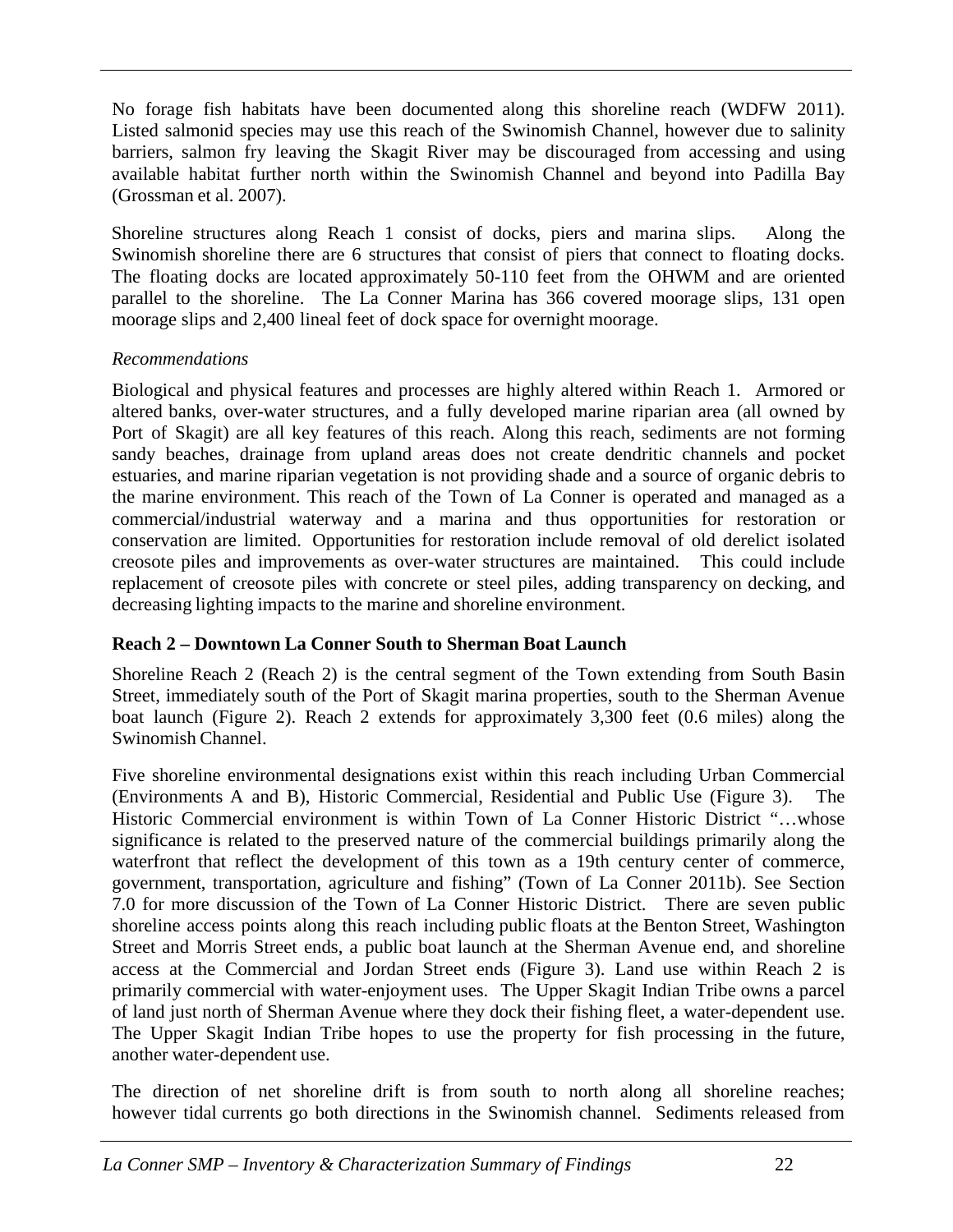the Skagit River and swept north through the Swinomish Channel are deposited in the navigation channel or on the sandy beaches on the western shore on the Swinomish Reservation. These sediments accumulate at a rate of 2 feet per year at the southern end of the Swinomish Channel and 1 foot per year at the northern end of the Swinomish Channel (Coastal Geologic Services 2010a, 2010b).

Along the Swinomish Channel in this reach, the shoreline is armored with riprap from as high as 15 feet above MLLW to 15 feet below MLLW (USACE 1996). During the late summer and fall of 1993, the United States Army Corps of Engineers (USACE) installed approximately 1500 feet of bank protect along the eastern shore of the Swinomish Channel from the end of Commercial Street to the end of Center Street, excluding the area under Dunlap Dock at the end of Commercial Street. The materials used consisted of 12 inch minus graded riprap, 11/4 inch minus crushed rock and pea gravel. North of Morris Street, where resource agencies wanted to preserve fine grained mud substrate for habitat purposes, an L-shaped wood pile bulkhead, approximately 150 feet long, was constructed instead of an armored bank.

Since its installation, the bulkhead has been partially covered by a wood pile boardwalk constructed by the owner. To address fish habitat concerns, patches of flat benched areas were created along the shoreline at elevations between Mean Higher Water (MHW) and MLLW. These shallow benches provide a safe migratory path for migrating juvenile salmonids as the shallow waters are ideal for avoiding predation from below and also create habitat for prey items for young fish (e.g., copepods and amphipods).

The DNR Shoreline Inventory does not identify seagrass, kelp, sargassum or dunegrass occurring along Reach 2, however it does identify the entire reach as having patchy salt marsh vegetation, except for the last 150 feet, immediately north of the Sherman Avenue boat launch (DNR 2000a). The Skagit County Intertidal Habitat Inventory identified areas of salt marsh habitat at the end of Morris Street, areas of mixed algae south of Caledonia Street and between State and Morris Street, and areas of green algae between Morris and Washington Streets and between Douglas and Caledonia Streets (DNR 1998a). WDFW priority habitats and species maps identify turf algae occurring between State and Washington Streets and between Douglas and Sherman Avenue (WDFW 2011). "Turf Algae" refers to *Vegetated Marine/Estuarine* habitats consisting of non-emergent green, red, and/or brown algae plants growing on solid substrates (rocks, shell, hardpan) (WDFW 1999). Turf algae is not a priority habitat, but appears on PHS maps because they provide for comparatively high fish and wildlife density, high fish and wildlife species diversity, and important fish and wildlife seasonal ranges (WDFW 2008, 1999). During a kayak survey in February 2011, patches of turf algae were observed growing on rocks and other hard surfaces throughout Reach 2 (GeoEngineers 2011b).

Marine riparian vegetation is sparse along Reach 2. An area on the shoreward side of the La Conner Channel Lodge, between State Street and Center Street, (approximately 25 by 200 feet) was developed as a mitigation site. At the south end of the property a 30-foot tall conifer tree marks the location of a permit-mandated public access stairway to the shoreline. The area above the OHWM has been planted with shrubs and the shoreline below the OHWM consists of barnacle encrusted riprap and large rock (with some turf algae) with patches of muddy fine grained substrate. There are patches of shoreline along Reach 2 where over-water structures are not present and thin patches of upland are undeveloped. The upland portions of these areas make up thin vegetated marine riparian zones consisting of grasses and weeds. Below the OHWM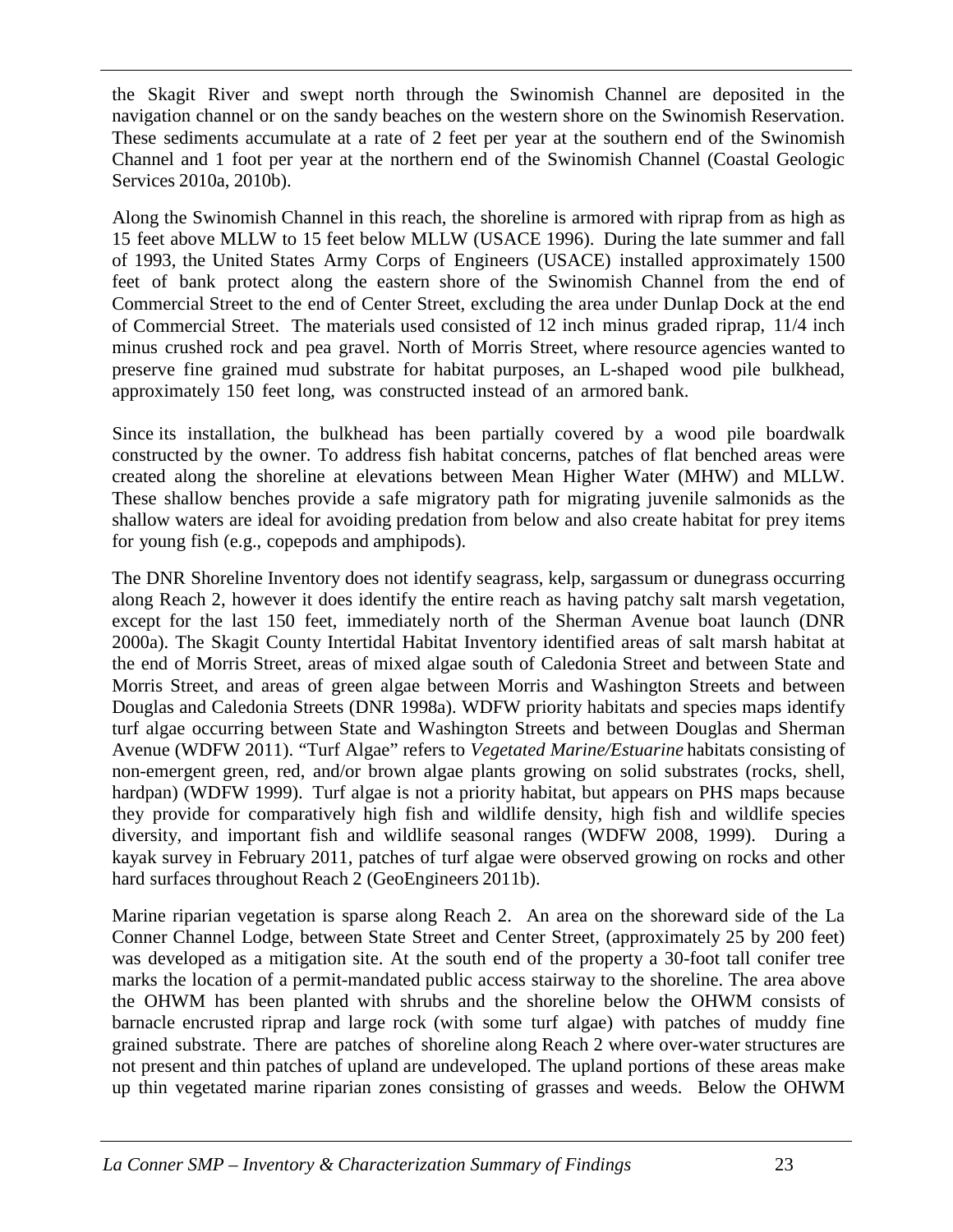along these reaches rock or rip rap is covered in rockweed at lower tidal elevations (+5 to 7 feet). Above this are American glasswort, sea plantain, Puget Sound gumweed, and red goosefoot.

No forage fish habitats have been documented along this shoreline reach (WDFW 2011). Listed salmonid species may use this reach of the Swinomish Channel, however because of salinity barriers, salmon fry leaving the Skagit River may be discouraged from accessing and using available habitat further north within the Swinomish Channel and beyond into Padilla Bay (Grossman et al. 2007).

Shoreline structures along Reach 2 consist of 15 piers with associated floating docks. The floating docks are located approximately 30-130 feet from the OHWM and are oriented parallel to the shoreline. Approximately a third of Reach 2 has over-water structures right at the shoreline edge, usually consisting of buildings constructed on pilings.

### *Recommendations*

Biological and physical features and processes are highly altered within Reach 2. Armored or altered banks, over-water structures, and a fully developed marine riparian area are all key features of this reach. Along this reach, sediments are not forming sandy beaches, drainage from upland areas does not create dendritic channels and pocket estuaries, and marine riparian vegetation is not providing shade and a source of organic debris to the marine environment. This reach of the Town of La Conner is operated and managed as a commercial/industrial waterway and thus opportunities for restoration or conservation are limited. Opportunities for restoration include removal of old derelict isolated creosote piles and improvements as over-water structures are maintained. This could include replacement of creosote piles with concrete or steel piles, adding transparency on decking, and decreasing lighting impacts to the marine and shoreline environment. Some specific locations have been identified for future nearshore and upland habitat restoration and enhanced public access including the Jordan Street end. Section 10 presents a summary of recommendations.

### **Reach 3 – Pioneer Point to South of Sherman Boat Launch**

Shoreline Reach 3 (Reach 3) is the southern segment of the Town extending from the Sherman Avenue boat launch south to the southern Town limits (Figure 2). Reach 3 extends for approximately 1,200 feet (0.23 miles) along the Swinomish Channel.

Two shoreline environmental designations exist within this reach including Industrial and Public Use (Figure 3). The Sherman Avenue boat launch serves as a public access point to the shoreline. The area south of Sherman Avenue and east of Conner Way is also an access point for the public, not for direct physical shoreline access but for view enjoyment. Land use within Reach 3 is currently commercial (Pioneer Point Marina) with both water-enjoyment and waterdependent uses.

The direction of net shoreline drift is from south to north along all shoreline reaches; however tidal currents go both directions in the Swinomish channel. Sediments released from the Skagit River and swept north through the Swinomish Channel are deposited in the navigation channel or on the sandy beaches on the western shore on the Swinomish Reservation. These sediments accumulate at a rate of 2 feet per year at the southern end of the Swinomish Channel and 1 foot per year at the northern end of the Swinomish Channel (Coastal Geologic Services 2010a, 2010b). Within Reach 3 sediments are deposited primarily in the middle of the channel at the bend in the channel just southwest of the Rainbow Bridge and on the western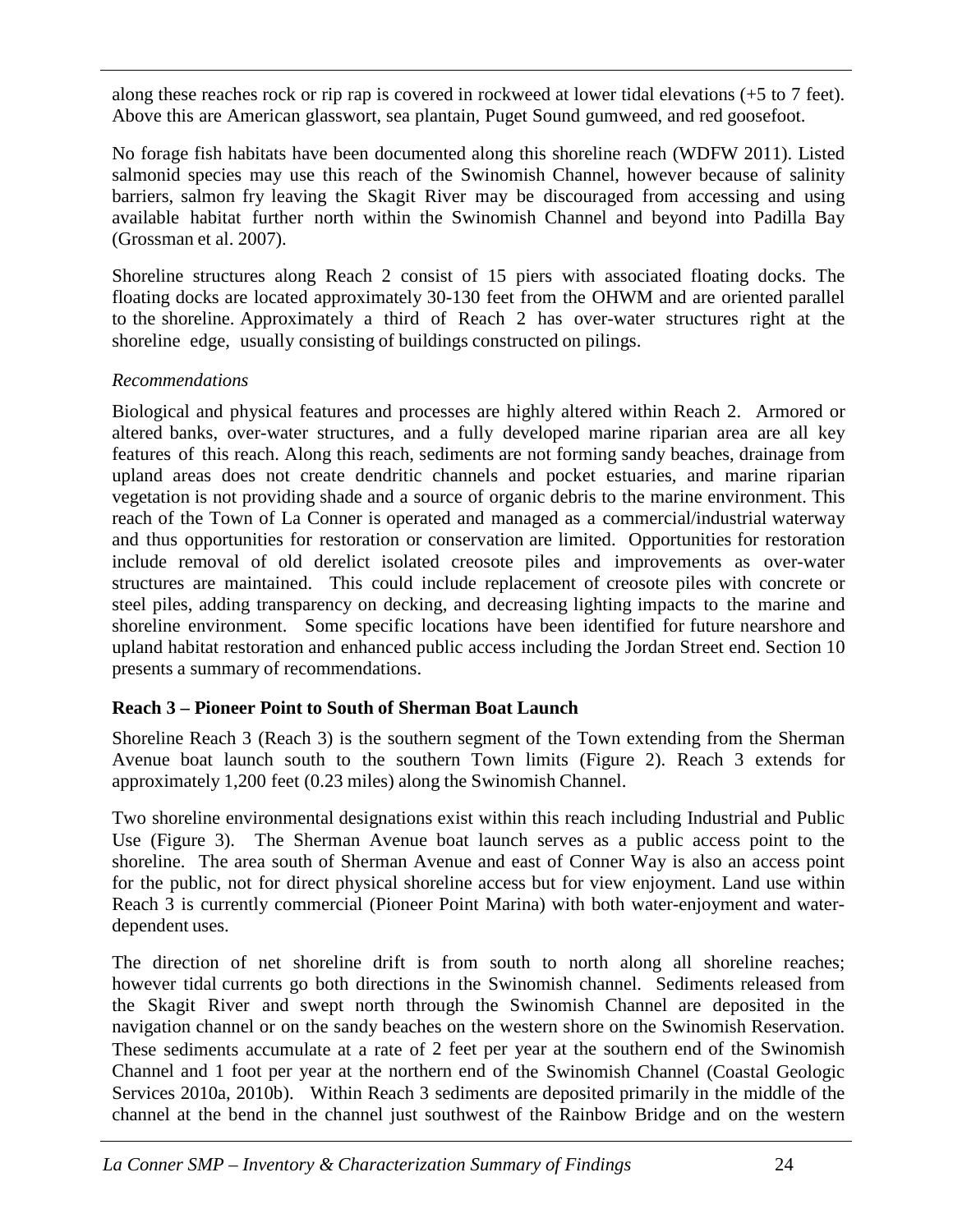shore on the Swinomish reservation. With the orientation of the Pioneer Point Marina dock, debris drifting up the Swinomish Channel builds up between the dock and the shoreline.

Along the Swinomish Channel in this reach, the shoreline is armored with riprap from near the OHWM down to approximately 3 feet above MLLW. Below the riprap the shoreline slopes gradually and the substrate consists of fine muddy sediments with scattered rock. These gradually sloping areas, with a mixture of fine sediments and rock substrate have the potential to be serving as fish benches. These shallow benches can provide a safe migratory path for migrating juvenile salmonids as the shallow waters are idea for avoiding predation from below and also create habitat for prey items for young fish (e.g., copepods and amphipods).

The DNR Shoreline Inventory does not identify any near-shore vegetation occurring along Reach 3 (DNR 2000a). The Skagit County Intertidal Habitat Inventory and WDFW priority habitats and species maps identified a patch of mixed algae/turf algae at the south end of the reach immediately south of the Pioneer Point Marina Buildings, another patch at the north end immediately south of the Sherman Avenue boat launch, and two patches of green algae/turf algae between the Rainbow Bridge and the Pioneer Point Marina (DNR 1998a, WDFW 2011). During a kayak survey in February 2011, small patches of turf algae were observed growing on rocks and other hard surfaces throughout Reach 3 (GeoEngineers 2011b).

Marine riparian vegetation at the shoreline edge is sparse along Reach 3. There is a small patch of trees (approximately 5 trees) southwest of the Rainbow Bridge. On the southeast side of Connor Way the hillside is forested, however this patch of forest does not provide shade or water quality improvement functions for the Swinomish Channel. Other marine riparian vegetation on the immediate shoreline edge consists of a thin strip of grasses and weeds. Below the OHWM along this reach rock or rip rap is covered in rockweed at lower tidal elevations (+5 to 7 feet). Above this are American glasswort, sea plantain, Puget Sound gumweed, and red goosefoot.

No forage fish habitats have been documented along Reach 3 (WDFW 2011). Listed salmonid species may use this reach of the Swinomish Channel, however because of salinity barriers, salmon fry leaving the Skagit River may be discouraged from accessing and using available habitat further north within the Swinomish Channel and beyond into Padilla Bay (Grossman et al. 2007).

Shoreline structures along Reach 3 consist of 1 pier/platform with an associated floating dock. The floating dock is located approximately 120 feet from the OHWM and oriented parallel to the shoreline. Approximately one half of Reach 3 has over-water structures.

Some buildings and pier/dock structures associated with the Pioneer Point Marina have been demolished in the past two years (Figure 2). The Pioneer Point Marina owner, who leases the land from the Town, was planning to rebuild immediately but replacement structures have yet to be built.

### *Recommendations*

Biological and physical features and processes are less altered within Reach 3 compared to the other Reaches. Altered natural features of Reach 3 include armored banks, over-water structures, and a developed marine riparian area however the forested hill south of the Rainbow Bridge and the presence of fish benches immediately south of the Sherman Avenue boat launch provide valuable habitat for fish and wildlife. Due to bank armoring and past human cut and fill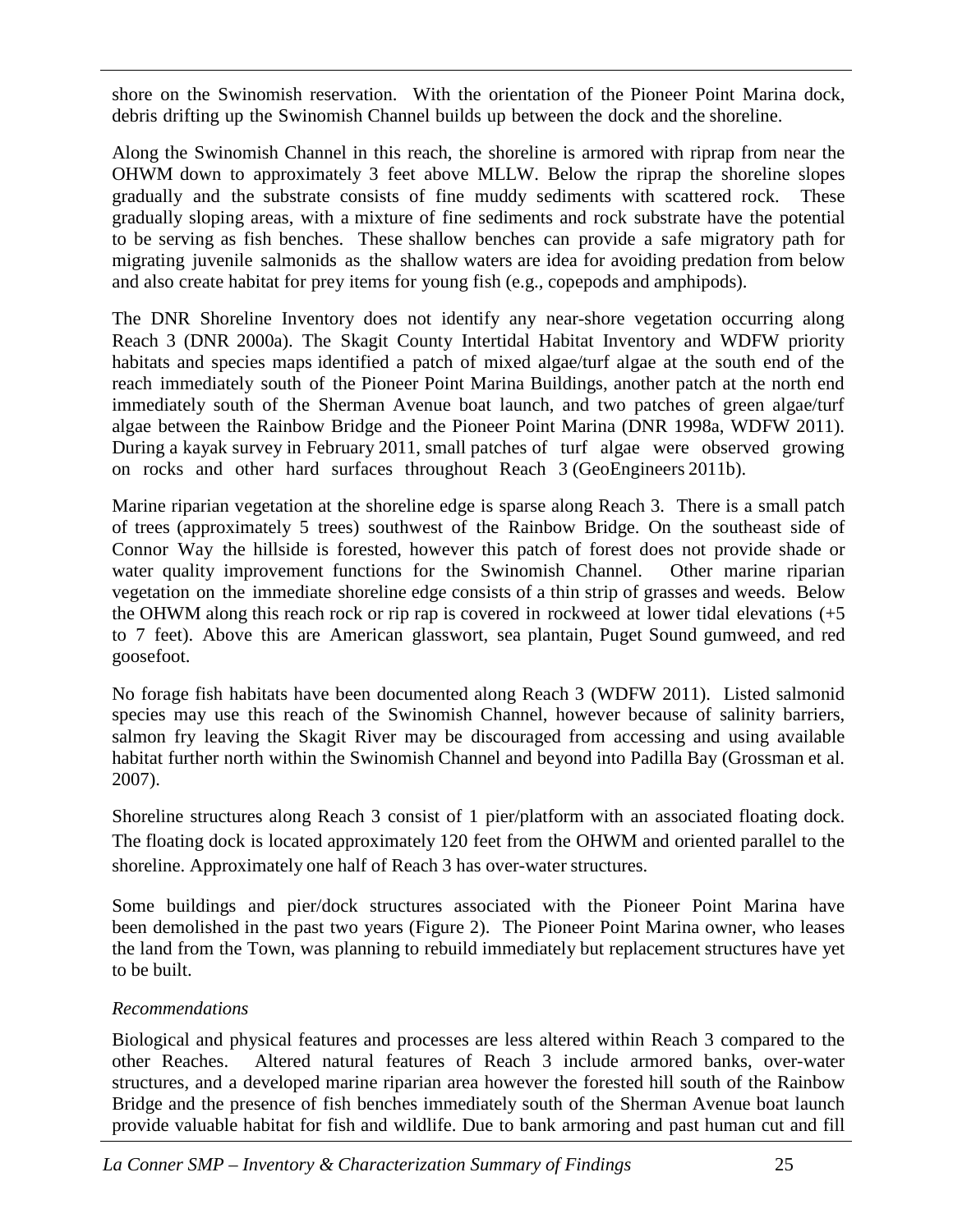actions along this reach, sediments are not forming sandy beaches, drainage from upland areas is not creating dendritic channels or pocket estuaries, and marine riparian vegetation is not providing shade and a source of organic debris to the marine environment. This reach of the Town is operated and managed as a commercial waterway (marina), however there are some opportunities for restoration/conservation. Opportunities for restoration cited in Appendix B include the same creosote pile replacements and maintenance upgrades listed in Sections 6.1 and 6.2. In addition, the fish benches south of the Sherman Avenue boat launch could be enhanced to provide more habitat for migrating fish, and marine riparian vegetation in the form of shade producing trees and shrubs could be planted along this portion of Conner Way. Section 9 presents a summary of recommendations.

### **LAND USE WITHIN SHORELINE PLANNING AREA**

#### **Historic Land Use**

Prior to the arrival of settlers in the mid-1850s, the area around the site of present day La Conner was inhabited the southern Northwest Coast Salish peoples. Several villages were known to be located on the west side of the Slough (ERCI 2011). La Conner was established by settlers as a trading post in 1867, and became the first county seat for Skagit County in 1883. While it was the largest community in the county, Mount Vernon was designated the county seat in 1884. La Conner's location on the Swinomish Slough made it an important hub of shipping and transport, supporting the numerous agricultural activities in the area. The slough was navigable at high tide to shallow draft steamers, and provided a safer route for vessels to travel between Whatcom County to the north and Seattle to the south.

The Corps of Engineers began diking and dredging the Swinomish Slough in 1892 in order to provide a waterway between Skagit and Padilla Bays that would accommodate commercial and recreational vessels without having to depend on tides for access. The dredging project was completed in 1935. To this day the Swinomish channel provides a generally quieter route for vessels traveling to or from the San Juan Islands and regions north to Everett, Seattle and regions south. The presence of the channel has led to the development of a marine‐based infrastructure including marinas, docks for transient moorage, marine repair, fish processing and other businesses.

In the late 1800's and early 1900's, La Conner flourished as a town due to its location, which provided means of transport for agricultural products from the fertile Skagit Valley and supplies to support these activities. The development of railroads and highways eventually led to a decrease in the local importance of the Town as Mount Vernon and Burlington gained population and prominence in the county.

#### **Current Land Use**

Today, La Conner continues to support marine uses, including marinas, commercial and recreational boating, fishing vessels, and public enjoyment of water views from retail businesses and restaurants. Tourism is an important contributor to the Town economy, with average daily visitation estimated at 1,400 people. The latter is very important to supporting tourism in the Town. Most of the Town's tourist area is located in La Conner Historic District 45DT12, which is bound by the Swinomish Channel to the west, Commercial Street on the South, Whatcom Street on the east and Morris Street on the north. The Historic District is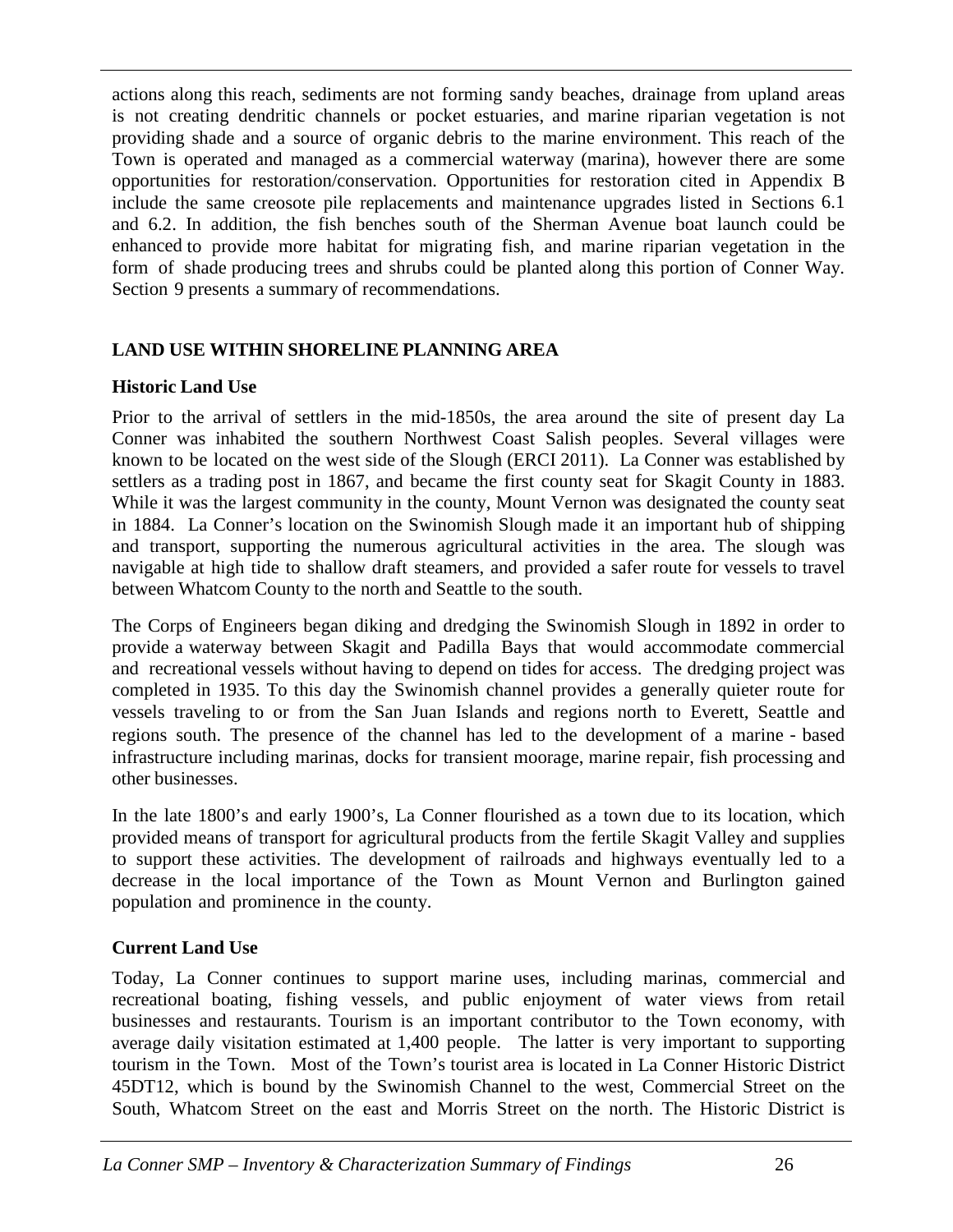characterized by many preserved buildings that reflect the commercial, transportation and agricultural roots of the Town (ERCI 2011).

La Conner shoreline zoning designations are listed and mapped on Figure 3. Public open space and access to the waterfront is provided at several street ends along First Street. In addition, several restaurants and businesses and a hotel along First Street have shoreline decks and/or views of the channel that are open to the public. There is an existing boardwalk along the channel on private land with public easements that is privately maintained. Section 6.0 above provides detailed description of the shoreline uses and structures located along the channel reaches.

Public access and public lands are present throughout the shoreline jurisdiction, and are described in Table 7.1 below.

| Park                            | <b>Features</b>                                                         | <b>Proposed Future Improvements</b>                                                                                       |
|---------------------------------|-------------------------------------------------------------------------|---------------------------------------------------------------------------------------------------------------------------|
| <b>Sherman Street End</b>       | Public boat launch, trailer parking                                     |                                                                                                                           |
| Caledonia Street End            | Undeveloped, DNR waterfront lease                                       |                                                                                                                           |
| <b>Commercial Street End</b>    | Undeveloped. View of Rainbow Bridge                                     | Boardwalk connection to Street-end parks                                                                                  |
| <b>Calhoun Street End</b>       | Public Moorage, Dirty Biter Waterfront<br>Park                          | Boardwalk connection to Street-end parks                                                                                  |
| <b>Benton Street End</b>        | Public moorage, waterfront viewing                                      | Boardwalk connection to Street-end parks                                                                                  |
| <b>Washington Ave End</b>       | Public moorage, information kiosk,<br>waterfront viewing                | Boardwalk connection to Street-end parks                                                                                  |
| Gilkey Square/Morris Street End | Waterfront viewing, open space                                          | Boardwalk connection to Street-end parks                                                                                  |
| <b>Kirsch Building</b>          | Overwater platform adjacent to Jordan<br><b>Street End</b>              | Develop a facility and use plan for the<br>Kirsch building for waterfront<br>boardwalk connection and boating<br>(2012)   |
| Jordan Street End               | Undeveloped waterfront lot                                              | Develop a usage plan for the site as a<br>recreation facility, picnic, parking and<br>water access (2012).                |
| 1 <sup>st</sup> Street ROW      | Between Commercial and Caledonia,<br>undeveloped being used for parking |                                                                                                                           |
| Conner Way                      | Open space waterfront beneath Rainbow<br><b>Bridge</b>                  |                                                                                                                           |
| <b>Waterfront Boardwalk</b>     |                                                                         | Engineering and planning for<br>connecting the street-end parks and<br>Pioneer Park with a waterfront<br>boardwalk (2012) |

**Table 7.1. Current and Proposed Public Shoreline Parks Access Points**

Source: Town of La Conner Six-Year Capital Facilities Plan 2011-2016 (Town of La Conner 2010b)

#### **Transportation**

Major roads and transportation facilities in the La Conner shoreline jurisdiction include First Street through the Town, Conner Way adjacent to the Swinomish Channel to the south, and marine traffic in the Swinomish Channel itself. Morris Street is the main arterial into town, and connects to First Street, which is the primary destination for most tourists visiting La Conner's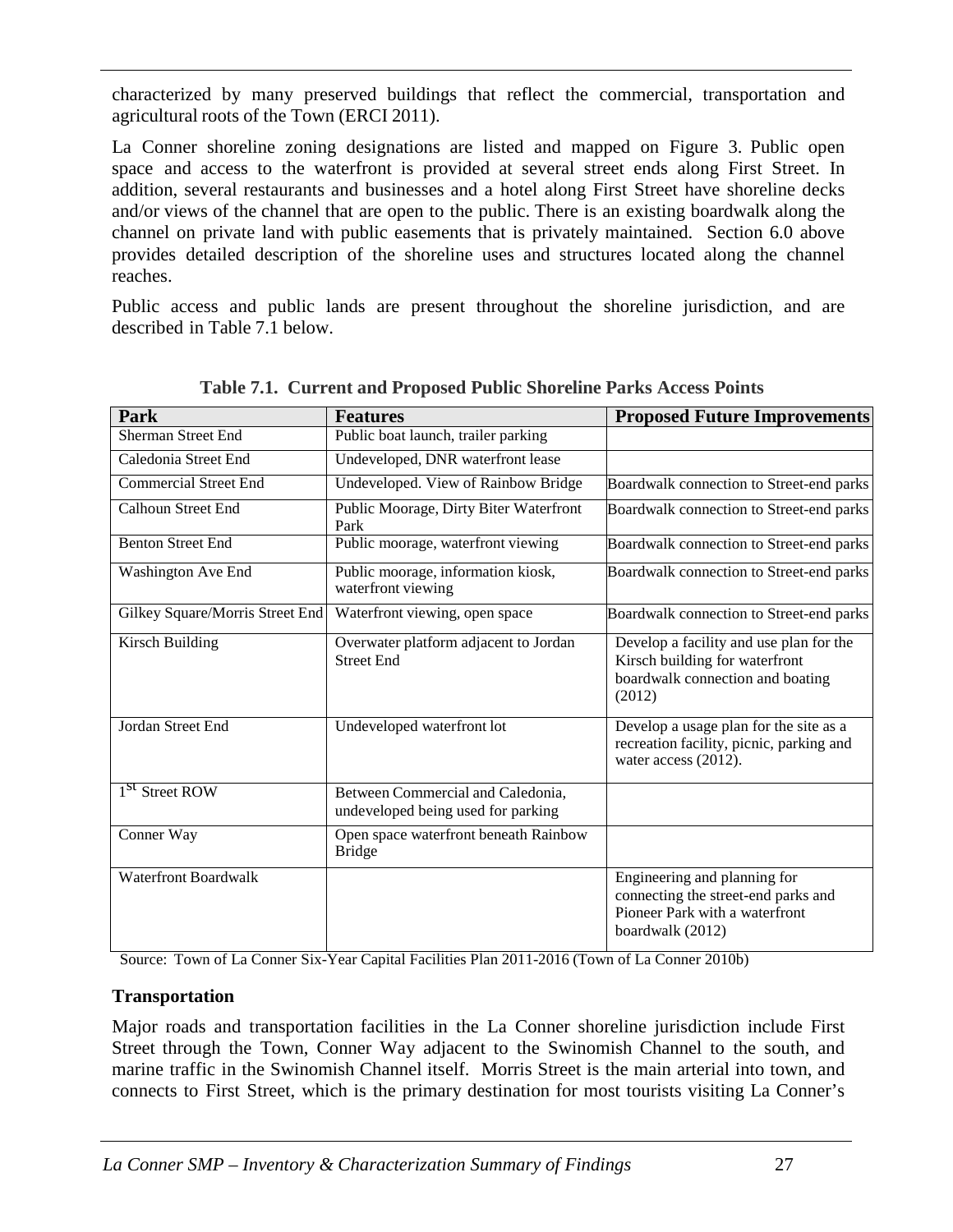shops, businesses and restaurants. The street network in the Town is comprised of arterial street, collector streets and local access streets.

#### **Wastewater and Stormwater Utilities**

La Conner owns, operates, and maintains a domestic wastewater collection and treatment system, and most of the Town has sanitary sewer service. The Wastewater Treatment Plant is located east of La Conner, on the south side of Chilberg Road and discharges into Sullivan Slough.

Most of La Conner is at sea level and has for many years experienced localized flooding during modest storm events. The flooding is due to the town's geography, its proximity to the Swinomish Channel, its high water table and the configuration of the existing stormwater system (Town of La Conner 2011 Capital Facilities Plan). Currently stormwater from the Morris Street area in the shoreline jurisdiction is collected and routed to the water treatment facility on Chilberg Road. The treatment facility consists of a settling pond and infiltration pond.

### **NATURAL RESOURCE LANDS AND CRITICAL AREAS WITHIN SHORELINE PLANNING AREA**

In Puget Sound, the Growth Management Act (GMA) requires local governments to designate natural resource lands and critical areas (RCW 36.70A.170), and to adopt regulations to conserve natural resources areas and protect critical areas (RCW 36.70A.060). The Town has employed provisions of the State Environmental Policy Act (SEPA) and *Title 15, Division III - Critical Areas and Natural Resource Lands Protection* (LCMC 15.60 to 15.70) to protect natural resource lands and critical areas during development review processes.

The GMA defines three types of non-critical area natural resource lands, as follows (RCW 36.70A.170):

- 1) Agricultural lands that are not already characterized by urban growth and that have long-term significance for the commercial production of food or other agricultural products;
- 2) Forest lands that are not already characterized by urban growth and that have longterm significance for the commercial production of timber;
- 3) Mineral resource lands that are not already characterized by urban growth and that have long-term significance for the extraction of minerals; and

The Town of La Conner does not contain agriculture, forest or mineral resource lands; however there are adjacent agricultural lands, defined as "All lands inside town boundaries that are within 25 feet of agricultural resource lands." (Appendix D 15.65.020(3)). "The environmentally sensitive area overlay district is a mechanism by which the town of La Conner recognizes the existence of natural conditions which affect the use and development of property. The regulations are to protect environmentally sensitive areas...(and) to prevent encroachment on any adjacent agricultural lands of long - term significance." (Appendix D 15.65.010)

The GMA (RCW 36.70A.030(5)) and Appendix D define five types of Critical Areas, as follows: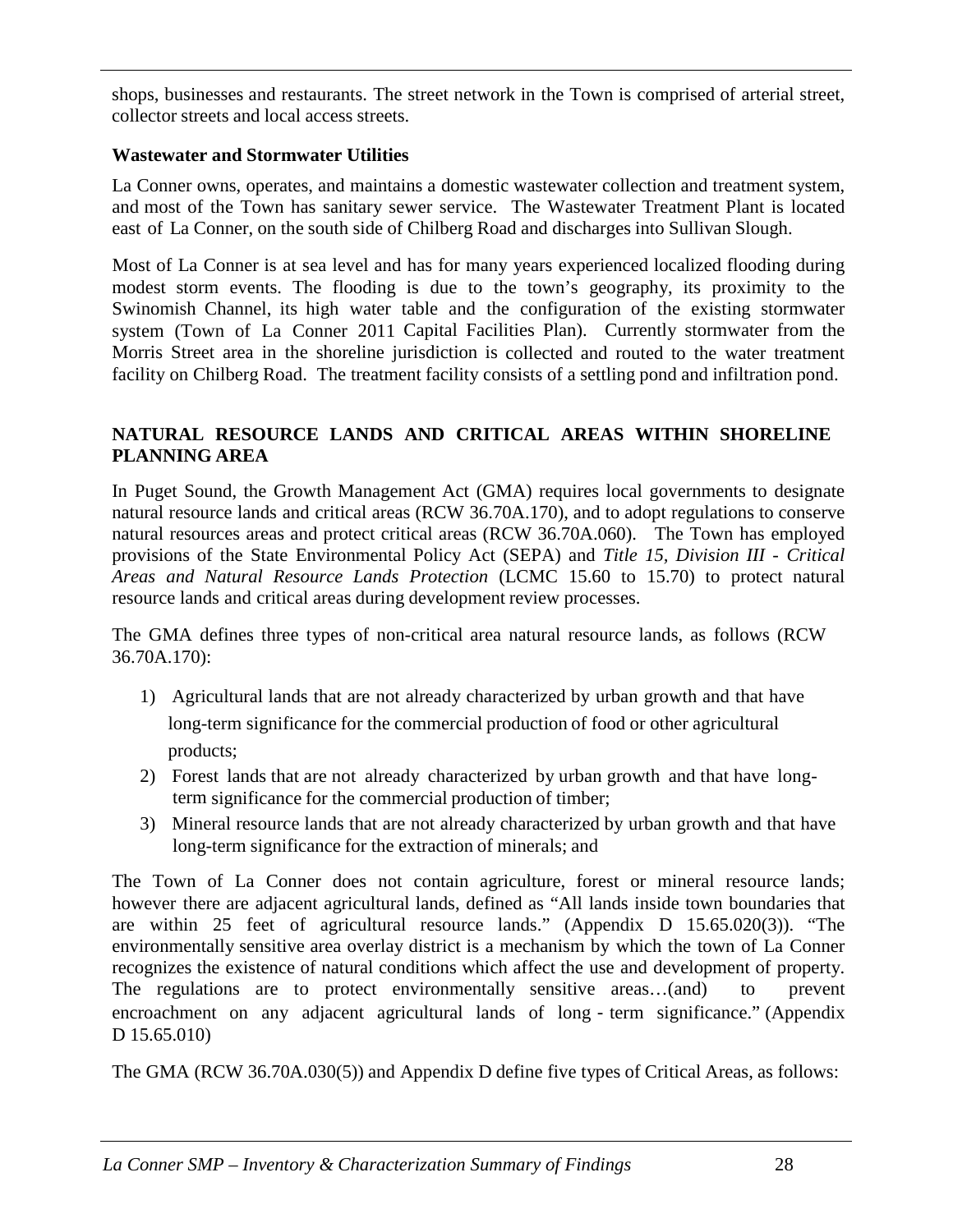(1) Wetlands,

- (2) Critical Aquifer Recharge Areas (CARAs) defined as areas with a critical recharging effect on aquifers used for potable water),
- (3) Fish and wildlife habitat conservation areas,
- (4) Frequently flooded areas, and
- (5) Geologically hazardous areas.

# **Wetlands** ?

Two freshwater Palustrine emergent semi-permanently flooded wetlands (PEMC) have been identified by the National Wetlands Inventory (NWI) in the southeast corner of the Town (Figure 4) (USFWS 1998). These wetlands are outside of the shoreline management area.

NWI identifies the north and south basins of the La Conner Marina as estuarine, sub-tidal, unconsolidated bottom, excavated wetlands (E1UBLx) (USFWS 1998) (Figure 4).

# **Critical Aquifer Recharge Areas**

No CARAs have been identified within the Town.

# **Fish and Wildlife Habitat Conservation Areas**

WDFW provides guidelines for designating Fish and Wildlife Habitat Conservation Areas as follows:

- Habitat associated with endangered, threatened, and sensitive species
- Habitats and species of local importance
- Commercial and recreational shellfish areas
- Kelp and eelgrass beds; herring and smelt spawning areas
- Ponds, waters of the state, and those planted with game fish
- Naturally occurring ponds smaller than 20 acres and their submerged aquatic beds
- Natural area preserves and resource conservation areas
- Land essential for preserving habitat connections

Within Reach 1, the Port of Skagit implemented an eelgrass habitat mitigation project along the shoreline immediately north of the north basin along the Swinomish Channel. This area is identified as eelgrass habitat by the DNR Shoreline Inventory (DNR 2000a) and as green algae and salt marsh habitat by the Skagit County Intertidal Habitat Inventory (DNR 1998a).

As stated in Section 6, no forage fish habitats have been documented along the La Conner shoreline (WDFW 2011). Listed salmonid species may use the La Conner shoreline, however because of salinity barriers, salmon fry leaving the Skagit River may be discouraged from accessing and using available habitat within the Swinomish Channel (Grossman et al. 2007). The presence of fish benches at various locations along the Town's shoreline provide potential valuable habitat for fish and other marine biota.

There are no recorded priority species or habitats within the La Conner Town Limits (WDFW 2011).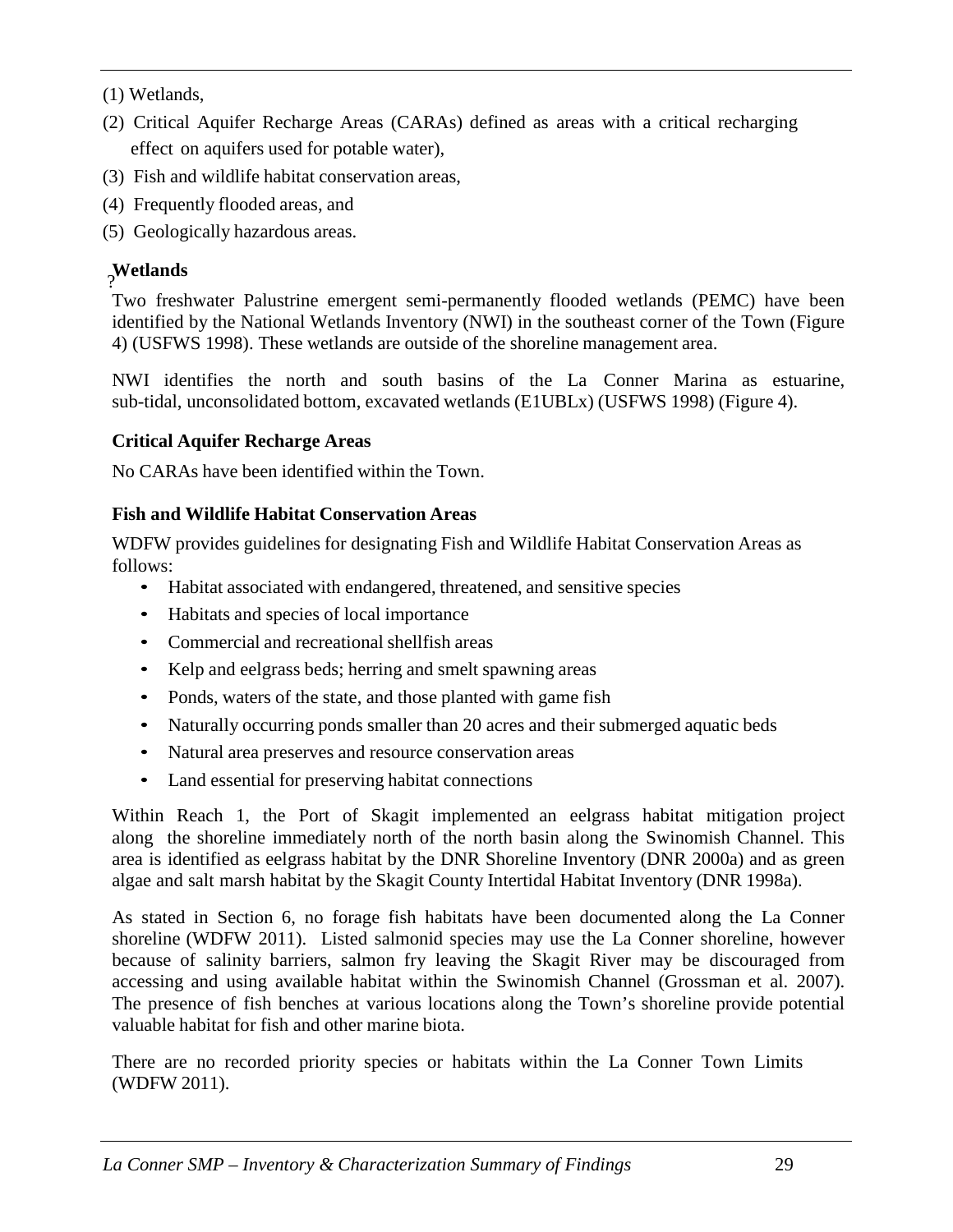#### **Frequently Flooded Areas**

The Town of La Conner is within the Skagit River 100-year floodplain, however no parts of the Town experience flooding from the Skagit River (FEMA 2010, 2009). There are three relatively low elevation areas within the Town that do experience localized tidal storm surges, including the Sherman Avenue boat launch, and Caledonia and Washington Street ends. The Town currently deploys sandbags and containment materials at these locations from January to April, the period when these winter storm surges occur (Town of La Conner 2003b).

FEMA is currently developing a coastal risk assessment for shorelines, in an attempt to assess and inventory risks associated with sea level rise and tidal/storm surges (FEMA 2011).

#### **Geologically Hazardous Areas**

There are regulated slopes within Reach 2 in downtown La Conner and within Reach 3 adjacent to the Rainbow Bridge (Figure 4) in Pioneer Park.

La Conner is located within the Lahar zone for Mount Baker (Dragovich et al 2000). Low elevation/flat parts of the Town are situated on top of Holocene nearshore deposits composed of fine salt, silt and clay (Dragovich et al 2000). In addition, these loose and soft nearshore deposit soils are often saturated because within the Town groundwater levels are directly related to tidal elevations, making them an area of liquefaction risk.

#### **2.9 Conclusions and Recommendations**

#### **2.9.1 Future Development Potential and Impacts**

The Town's shoreline management area is already heavily developed as a commercial/industrial waterfront. Some buildings, piers and docks associated with the Pioneer Point Marina were demolished in the last two years and there is future potential for proposals to redevelop the marina in those locations (Figure 2). There is a current proposal for expansion of the Town's waterfront boardwalk from Commercial Street to Jordan Street (La Conner 2011a). The Upper Skagit Indian Tribe recently conducted improvements on their pier and floating docks at the La Conner Pier facility just north of the Sherman Avenue boat launch. The Tribe hopes to expand operations at that location to a full fish processing facility. Potential negative impacts to the environment from the above projects may include an increase in over-water structures (or replacement of previously demolished structures) and increased boat traffic (affecting noise and water quality).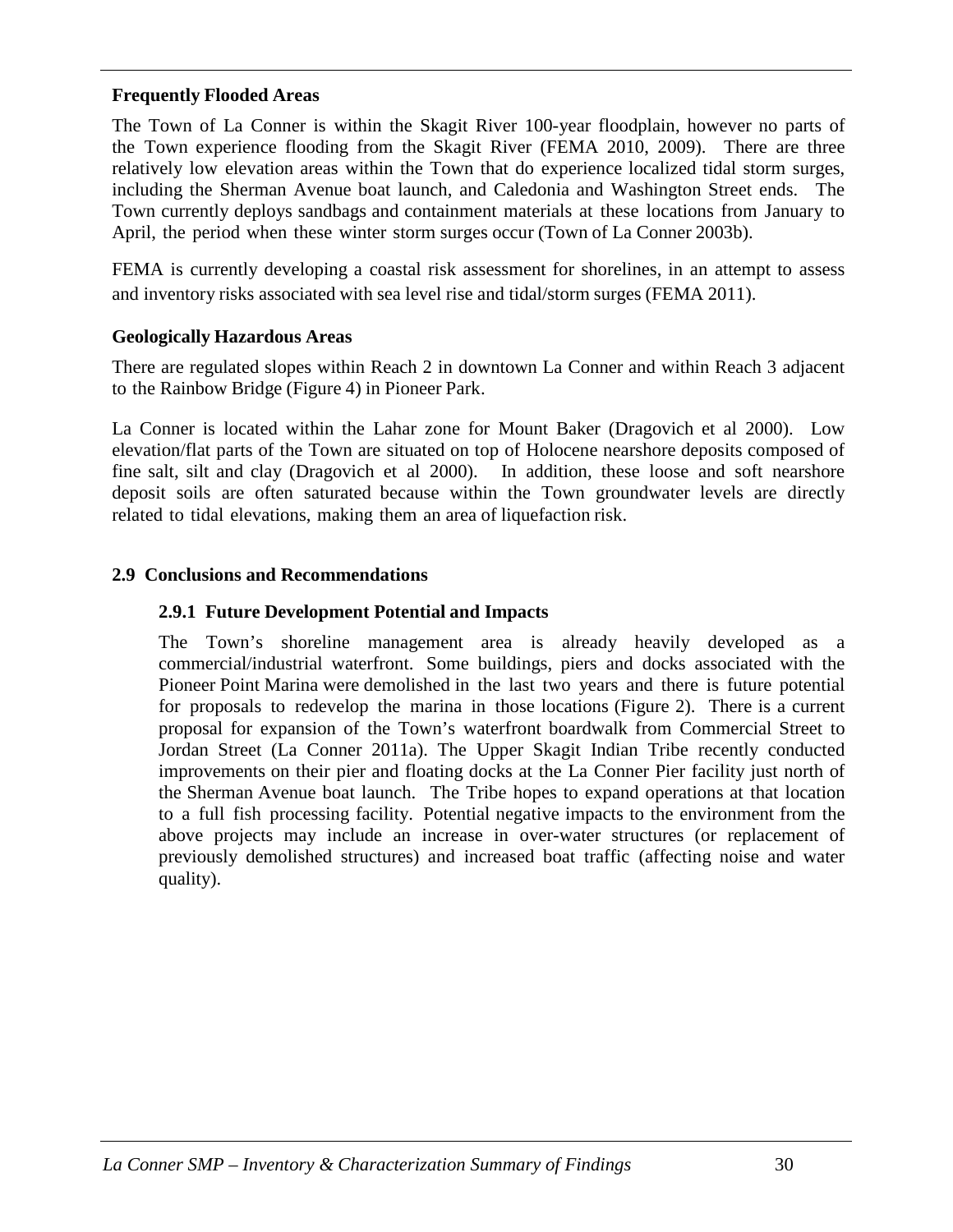### **2.9.2 Opportunities for Restoration of Impaired Processes/Habitats**

The following table presents threats or impact caused by physical structures or actions and lists potential remedies for these issues.

| <b>Physical</b><br><b>Structure or</b><br><b>Action</b><br><b>Causing</b><br>Threat/<br><b>Impact</b> | <b>Ecological Process/</b><br><b>Function Interrupted</b>                                                                                                           | <b>Potential Threats</b>                                                                                                                                                                                                                | <b>Potential Remedy</b>                                                                                                                                                                                                                                                                                                                      |
|-------------------------------------------------------------------------------------------------------|---------------------------------------------------------------------------------------------------------------------------------------------------------------------|-----------------------------------------------------------------------------------------------------------------------------------------------------------------------------------------------------------------------------------------|----------------------------------------------------------------------------------------------------------------------------------------------------------------------------------------------------------------------------------------------------------------------------------------------------------------------------------------------|
| Shoreline<br>Armoring                                                                                 | Currents reduced<br>hydraulic complexity<br>Natural bank erosion<br>and sloughing<br>(sediment source)<br>Sediment accretion<br>(deposition) along the<br>shoreline | Loss of fast and slow<br>moving micro-habitats<br>that support a more<br>diverse array of marine<br>biota<br>Loss of soft sediment<br>shallows with a potential<br>for eelgrass colonization<br>Loss of beaches and<br>pocket estuaries | Not feasible to remove<br>armoring with structures<br>located immediately<br>adjacent to the shoreline<br>Implement softened bank<br>treatments in areas where<br>structures are not at<br>immediate risk<br>(e.g., immediately south of<br>Sherman Avenue boat<br>launch)<br>Create fish benches below<br>armoring and above<br><b>MLLW</b> |
| <b>Creosote Piles</b><br><b>or</b><br><b>Structures</b>                                               | Reduces surface area<br>of benthic nearshore<br>marine habitat                                                                                                      | Water quality and sediment<br>contamination                                                                                                                                                                                             | Remove old structures<br>that are no longer serving<br>a purpose<br>Replace structures made<br>of creosote with concrete<br>or steel as maintenance<br><b>OCCULL</b> S                                                                                                                                                                       |

|  |  |  |  |  | Table 9-1. Shoreline Zone Habitats and Ecosystem Processes with Potential for Restoration |
|--|--|--|--|--|-------------------------------------------------------------------------------------------|
|  |  |  |  |  |                                                                                           |
|  |  |  |  |  |                                                                                           |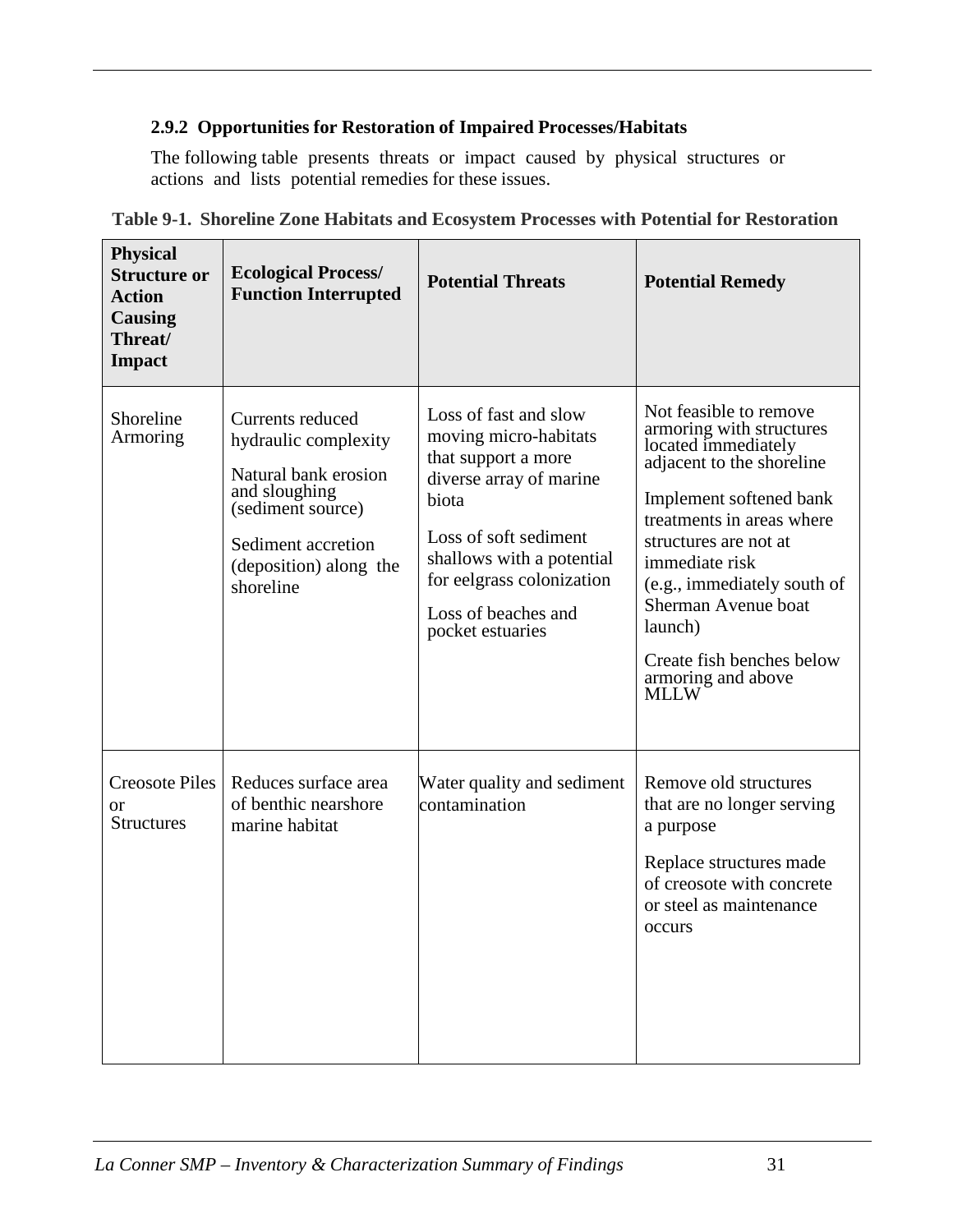| <b>Physical</b><br><b>Structure or</b><br><b>Action</b><br><b>Causing</b><br>Threat/<br><b>Impact</b> | <b>Ecological Process/</b><br><b>Function Interrupted</b>                                                     | <b>Potential Threats</b>                                                 | <b>Potential Remedy</b>                                                                                                                                                                                                                                                              |
|-------------------------------------------------------------------------------------------------------|---------------------------------------------------------------------------------------------------------------|--------------------------------------------------------------------------|--------------------------------------------------------------------------------------------------------------------------------------------------------------------------------------------------------------------------------------------------------------------------------------|
| Over-water<br>structures                                                                              | Reduces sunlight and<br>potential<br>photosynthesis (base of<br>food chain)                                   | Shading                                                                  | Make all new overwater<br>components at least 50%<br>grated, with at least 60%<br>functional open space for<br>the grating                                                                                                                                                           |
|                                                                                                       | Physical interruption<br>of currents, sediment<br>transport and fish<br>migration                             | Benthic habitat impacts<br>from piles                                    | Use fewer piles (steel or<br>concrete) or cantilever out<br>from existing structures                                                                                                                                                                                                 |
|                                                                                                       |                                                                                                               | Light impacts (at night)                                                 | Reduce light impacts by<br>using LED lights for<br>ankle or waist height<br>lighting, fully shielding<br>overhead lights with<br>shades that avoid<br>illumination of the<br>surrounding environment,<br>and focus night lighting<br>on the dock surfaces only,<br>not on the water. |
| Channel<br>Dredging                                                                                   | Deeper channel (12<br>feet) has impact on<br>currents, shoreline<br>sediment transport and<br>fish migration. | Deeper water harbors fish<br>predators – risk to young<br>migrating fish | Create fish benches below<br>armoring and above<br><b>MLLW</b>                                                                                                                                                                                                                       |